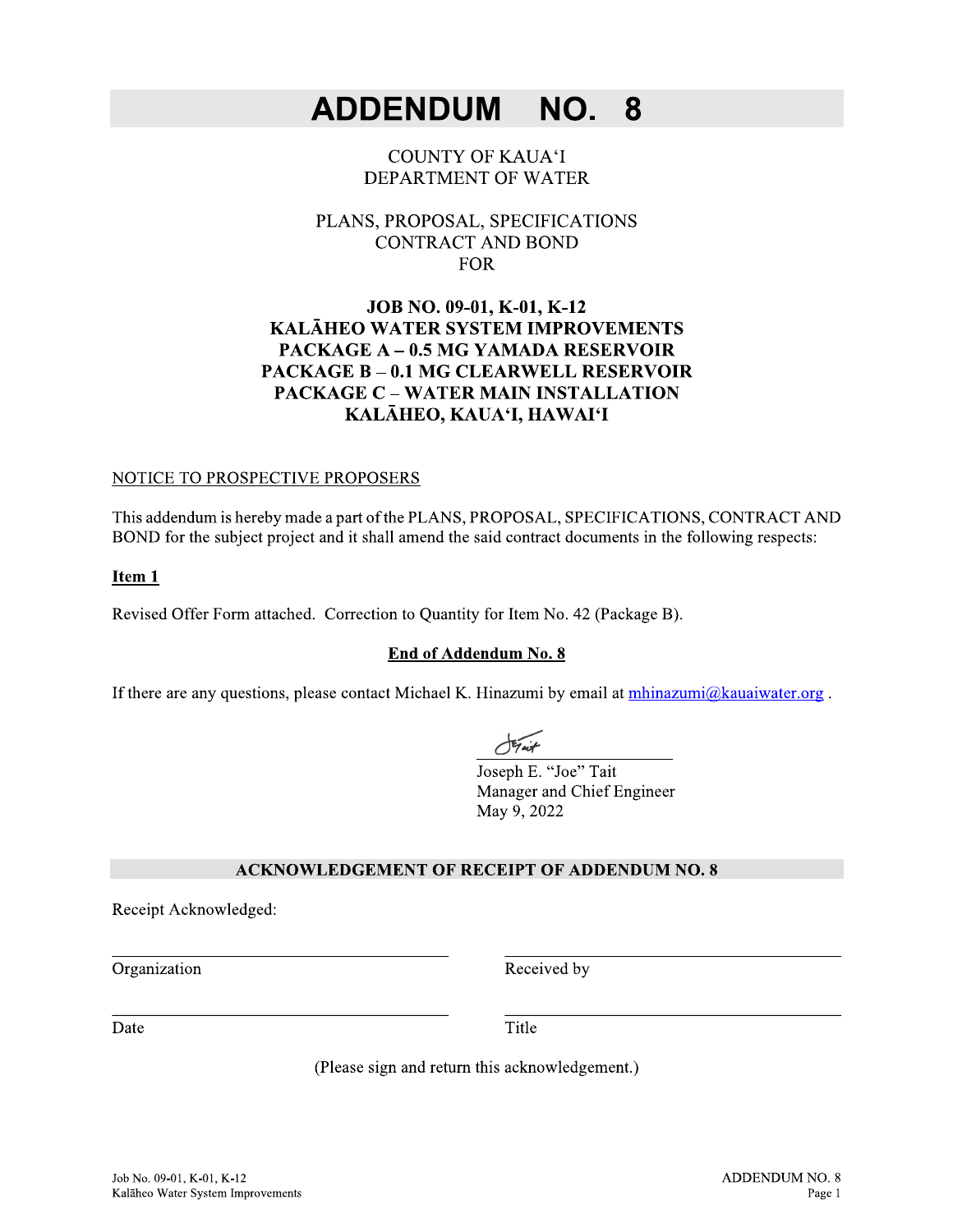Contractor

## **OFFER**

For

## DEPARTMENT OF WATER, COUNTY OF KAUAʻI, LĪHUʻE, KAUAʻI, HAWAIʻI

 $20$ 

Chief Procurement Officer Department of Water County of Kauaʻi 4398 Pua Loke Street Līhuʻe, Hawaiʻi 96766

Dear Sir:

Pursuant to and in compliance with your Invitation For Bids and other Contract Documents relating thereto, the undersigned Offeror, having familiarized itself with the terms of the contract, the local conditions affecting the performance of the contract and the cost of the work at the place where the work is done, the plans and specifications, "General Provisions for Construction Contracts of the Department of Water", "Water System Standards, 2002", Invitation For Bids, and other Contract Documents, hereby proposes and agrees to perform, within the time stipulated in the said documents, including all its component parts and everything required to be performed, and to provide and furnish any and all of the labor, materials, tools, expendable equipment, and all utility and transportation services necessary to perform the contract, in a workmanlike manner, in place complete all of the work covered by the contract in connection with these specifications and accompanying construction plans titled:

## **JOB NO**. **09-01, K-01, K-12, KALĀHEO WATER SYSTEM IMPROVEMENTS, PACKAGE A – 0.5 MG YAMADA RESERVOIR, PACKAGE B – 0.1 MG CLEARWELL RESERVOIR, PACKAGE C – WATER MAIN INSTALLATION, KALĀHEO**, **KAUAʻI, HAWAIʻI**

on file in the office of the Department of Water for,

TOTAL SUM BID DOLLARS

(words)

(\$ ) said total sums being itemized on the following pages:

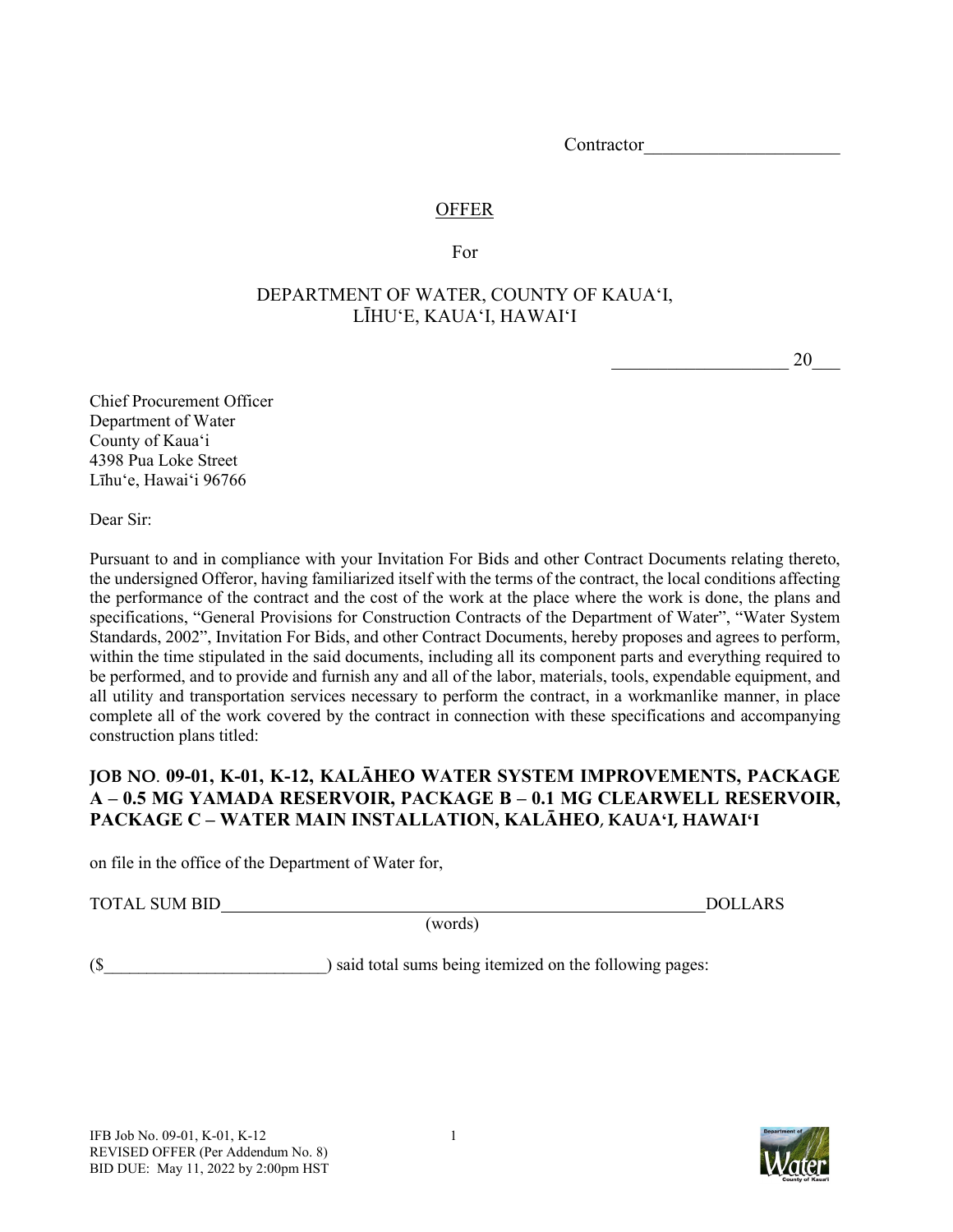## **OFFER SCHEDULE**

## **JOB NO**. **09-01, K-01, K-12**, **KALĀHEO WATER SYSTEM IMPROVEMENTS, PACKAGE A – 0.5 MG YAMADA RESERVOIR, PACKAGE B – 0.1 MG CLEARWELL RESERVOIR, PACKAGE C – WATER MAIN INSTALLATION, KALĀHEO**, **KAUAʻI, HAWAIʻI**

| <b>ITEM</b><br>NO. | <b>ESTIMATED</b><br><b>QUANTITY</b> | U/M       | <b>DESCRIPTION</b>                                                                                                                                                                                                 |               | <b>UNIT</b><br><b>PRICE</b> |                           | <b>TOTAL</b> |
|--------------------|-------------------------------------|-----------|--------------------------------------------------------------------------------------------------------------------------------------------------------------------------------------------------------------------|---------------|-----------------------------|---------------------------|--------------|
|                    |                                     |           | (Base Bid) PACKAGE A - 0.5 MG YAMADA RESERVOIR                                                                                                                                                                     |               |                             |                           |              |
| $\mathbf{1}$       |                                     | LS        | Mobilization & Demobilization (Not to<br>exceed 6% of the sum of all items<br>excluding Lump Sum Offer of this item)                                                                                               |               |                             | \$                        |              |
| $\overline{2}$     | 14,000                              | CY        | Site excavation, including clearing and<br>grubbing, demolition, and hauling and<br>disposal of excess material.                                                                                                   | \$            |                             | \$                        |              |
| $\overline{3}$     | 350                                 | LF        | 4-foot high chain-link fence, including<br>DWS 2500 concrete footing and all<br>appurtenances, in place complete.                                                                                                  | \$            |                             | \$                        |              |
| $\overline{4}$     | 730                                 | LF        | 6-foot high chain-link fence topped with<br>extension arm and three strands of barbed<br>wire, including DWS 2500 concrete<br>footing and all appurtenances, in place<br>complete.                                 | \$            |                             | \$                        |              |
| 5                  | 1                                   | EA        | 20-foot wide double-swing 6-foot high<br>chain-link gate topped with extension arm<br>and three strands of barbed wire, including<br>DWS 2500 concrete footing, sign, and all<br>appurtenances, in place complete. | \$            |                             | \$                        |              |
| 6                  | 1,000                               | SY        | 2" thick A.C. Pavement, Hot Mix State<br>Design Mix V, for pavement restoration,<br>driveway pavement, and site pavement,<br>including base and subbase courses, in<br>place complete.                             | $\mathcal{S}$ |                             | \$                        |              |
| 7                  | 200                                 | <b>CY</b> | Aggregate base course for unpaved areas,<br>in place complete.                                                                                                                                                     | \$            |                             | \$                        |              |
| 8                  | 381                                 | LF        | Reinforced Concrete Retaining Wall-A, in<br>place complete.                                                                                                                                                        | $\mathbb{S}$  |                             | $\boldsymbol{\mathsf{S}}$ |              |
| 9                  | 243                                 | LF        | Reinforced Concrete Retaining Wall-B, in<br>place complete.                                                                                                                                                        | $\$$          |                             | $\mathcal{S}$             |              |
| 10                 | 300                                 | LF        | Concrete gutter, in place complete.                                                                                                                                                                                | $\mathbb S$   |                             | $\mathbb S$               |              |

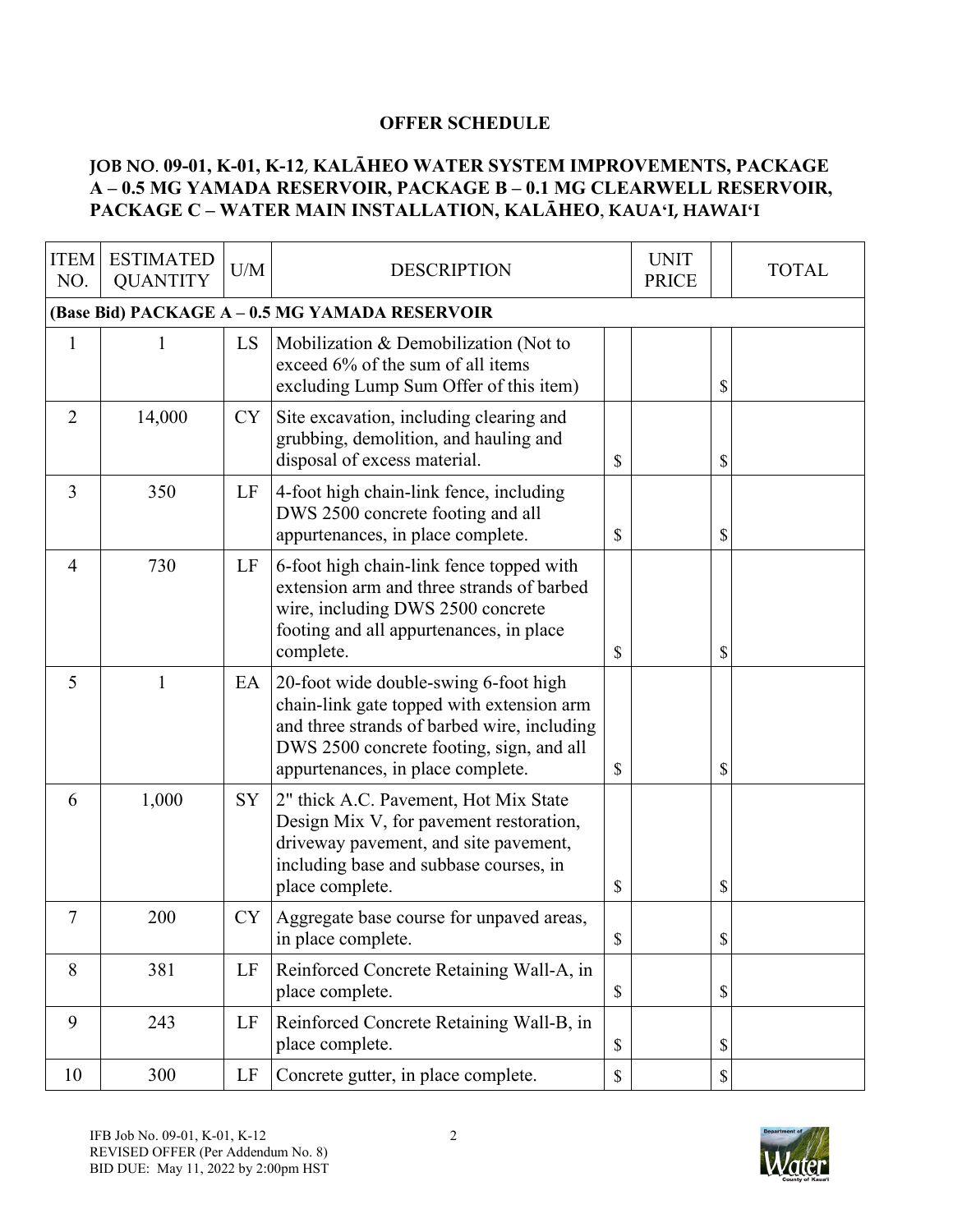| <b>ITEM</b><br>NO. | <b>ESTIMATED</b><br><b>QUANTITY</b> | U/M | <b>DESCRIPTION</b>                                                                                                                                                |               | <b>UNIT</b><br><b>PRICE</b> | <b>TOTAL</b> |
|--------------------|-------------------------------------|-----|-------------------------------------------------------------------------------------------------------------------------------------------------------------------|---------------|-----------------------------|--------------|
| 11                 | 30                                  | LF  | 12" Ductile Iron Pipe Waterline; Cl. 53,<br>including unclassified trench excavation,<br>backfill, and all appurtenances, in place<br>complete.                   | \$            |                             | \$           |
| 12                 | 230                                 | LF  | 12" Ductile Iron Pipe Waterline; Cl. 52,<br>including unclassified trench excavation,<br>backfill, and all appurtenances, in place<br>complete.                   | \$            |                             | \$           |
| 13                 | 120                                 | LF  | 8" Ductile Iron Pipe Waterline; Cl. 52,<br>including unclassified trench excavation,<br>backfill, and all appurtenances, in place<br>complete.                    | \$            |                             | \$           |
| 14                 | 1                                   | LS  | Ductile Iron Fittings (ANSI A-21.10 $\&$<br>AWWA C110), including trench<br>excavation and backfill, in place complete.                                           |               |                             | \$           |
| 15                 | 6                                   | EA  | 12" Gate Valve MJxMJ with C.I. Valve<br>Box and Cover, including unclassified<br>trench excavation, backfill, and all<br>appurtenances, in place complete.        | \$            |                             | \$           |
| 16                 | $\overline{3}$                      | EA  | 8" Gate Valve MJxMJ with C.I. Valve Box<br>and Cover, including unclassified trench<br>excavation, backfill, and all appurtenances,<br>in place complete.         | $\mathcal{S}$ |                             | \$           |
| 17                 | $\tau$                              | EA  | 2-1/2" Brass Cleanout and Riser, including<br>unclassified trench excavation, backfill,<br>and all appurtenances, in place complete.                              | \$            |                             | \$           |
| 18                 | $\overline{2}$                      | EA  | 12" Check Valve Assembly, including<br>check valve, vault, vault cover,<br>unclassified trench excavation, backfill,<br>and all appurtenances, in place complete. | \$            |                             | \$           |
| 19                 | 1                                   | EA  | 4" Altitude Valve, including valve, vault,<br>vault cover, unclassified trench excavation,<br>backfill, and all appurtenances, in place<br>complete.              | \$            |                             | \$           |
| 20                 | 1                                   | EA  | Special drain inlet for grass area 11.00' to<br>11.99' deep, including unclassified trench<br>excavation and backfill, in place complete.                         | \$            |                             | \$           |

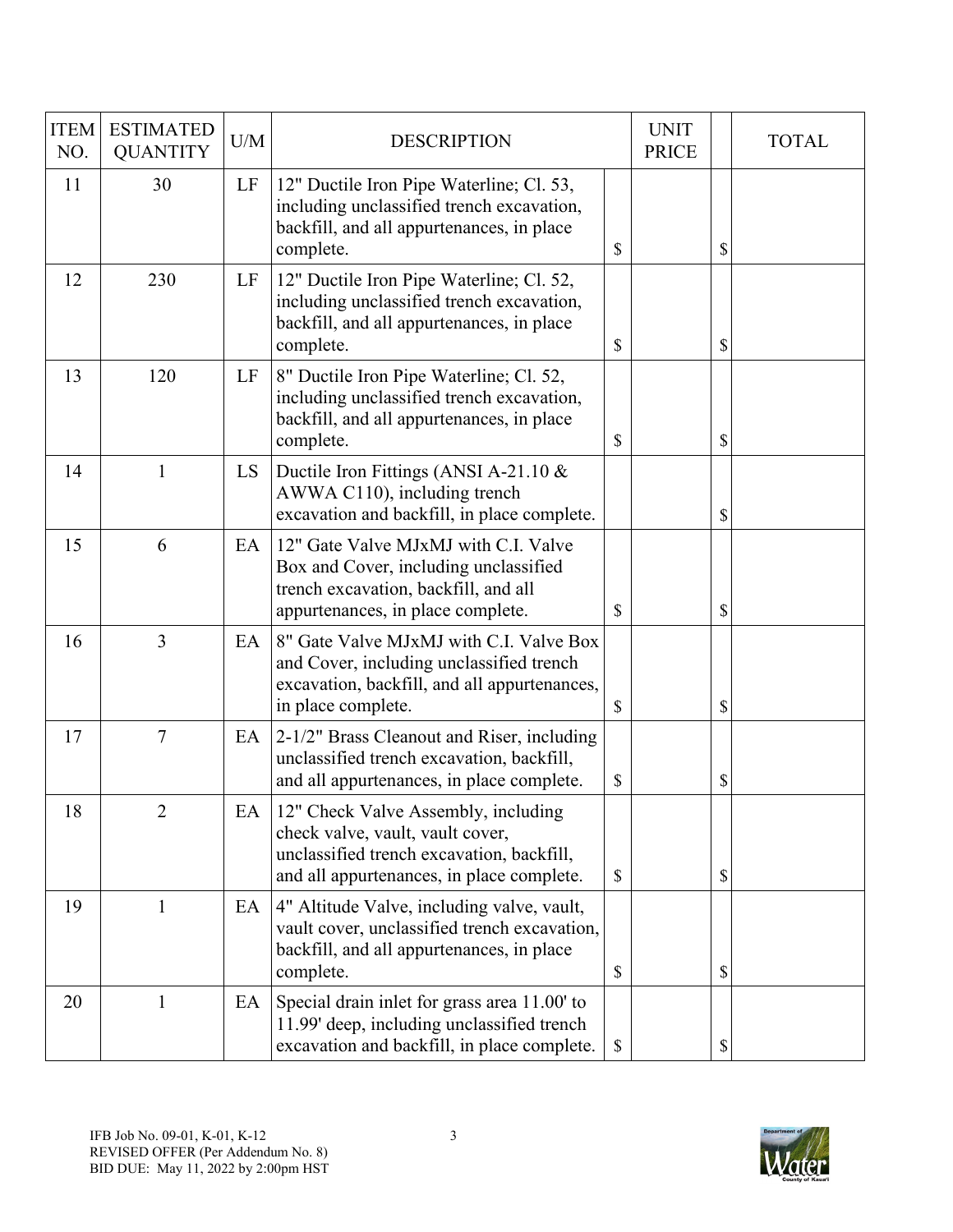| <b>ITEM</b><br>NO. | <b>ESTIMATED</b><br><b>QUANTITY</b> | U/M | <b>DESCRIPTION</b>                                                                                                                                                                            | <b>UNIT</b><br><b>PRICE</b> | <b>TOTAL</b> |
|--------------------|-------------------------------------|-----|-----------------------------------------------------------------------------------------------------------------------------------------------------------------------------------------------|-----------------------------|--------------|
| 20.1               | 1                                   | EA  | Drain Inlet Type G-4, 8.00' to 8.99' deep,<br>including unclassified trench excavation<br>and backfill, in place complete.                                                                    | \$                          | \$           |
| 20.2               | 1                                   | EA  | Special drain inlet for grass area 13.00' to<br>13.99' deep, including unclassified trench<br>excavation and backfill, in place complete.                                                     | \$                          | \$           |
| 21                 | 1                                   | EA  | County DPW shallow drain manhole detail<br>D-18 for pavement areas with grated<br>cover, 8.00' to 8.99' deep, including<br>unclassified trench excavation and<br>backfill, in place complete. | \$                          | \$           |
| 22                 | $\overline{2}$                      | EA  | County DPW standard drain manhole<br>detail D-22 for pavement areas with grated<br>cover, 8.00' to 8.99' deep, in place<br>complete.                                                          | \$                          | \$           |
| 23                 | 1                                   | EA  | State standard drain manhole, Type A, for<br>pavement areas, with grated cover, 19.00'-<br>19.99', including unclassified trench<br>excavation and backfill, in place complete.               | \$                          | \$           |
| 24                 | 270                                 | LF  | 18" Reinforced Concrete Pipe Drainline,<br>Class III, including unclassified trench<br>excavation, backfill, and all appurtenances,<br>in place complete.                                     | \$                          | \$           |
| 25                 | 75                                  | LF  | 18" Corrugated High-Density Polyethylene<br>Drainline, including unclassified trench<br>excavation, backfill, and all appurtenances,<br>in place complete.                                    | \$                          | \$           |
| 26                 | 35                                  | LF  | 12" Ductile Iron Pipe Drainline, Cl. 53,<br>including unclassified trench excavation,<br>backfill, and all appurtenances, in place<br>complete.                                               | \$                          | \$           |
| 27                 | 250                                 | LF  | 6" corrugated, perforated HDPE drain line,<br>including unclassified trench excavation,<br>backfill, and all appurtenances, in place<br>complete.                                             | \$                          | \$           |
| 28                 | 15                                  | LF  | 6" corrugated HDPE drain line, including<br>unclassified trench excavation, backfill,<br>and all appurtenances, in place complete.                                                            | \$                          | \$           |

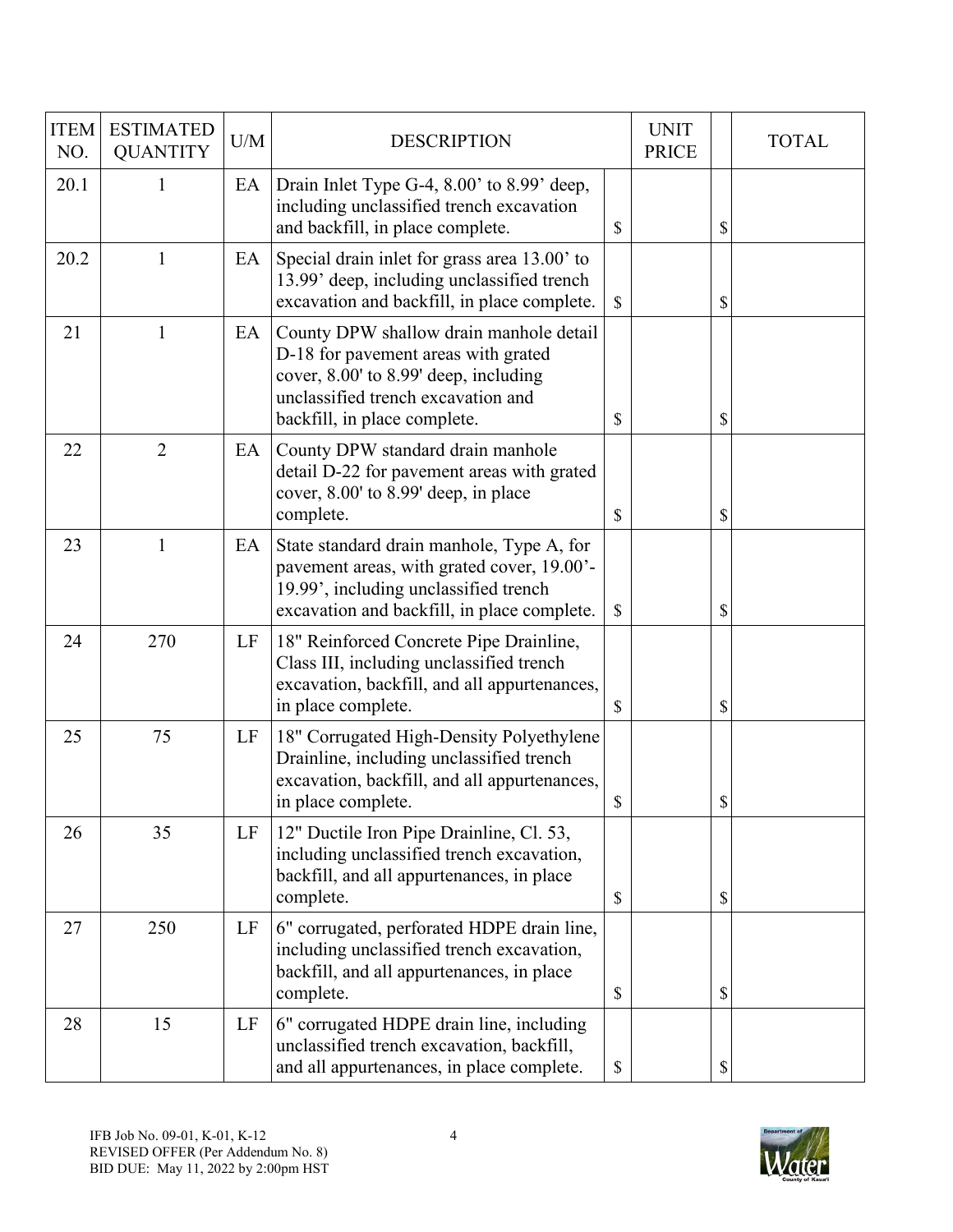| <b>ITEM</b><br>NO. | <b>ESTIMATED</b><br><b>QUANTITY</b> | U/M | <b>DESCRIPTION</b>                                                                                                                                                                                                                                                                                                                                                                                                 | <b>UNIT</b><br><b>PRICE</b> | <b>TOTAL</b> |
|--------------------|-------------------------------------|-----|--------------------------------------------------------------------------------------------------------------------------------------------------------------------------------------------------------------------------------------------------------------------------------------------------------------------------------------------------------------------------------------------------------------------|-----------------------------|--------------|
| 29                 | $\mathbf{1}$                        | EA  | CRM outlet headwall, inclusive of 4-foot<br>high chain-link fence and concrete rubble<br>pavement, in place complete.                                                                                                                                                                                                                                                                                              | \$                          | \$           |
| 30                 | $\mathbf{1}$                        | EA  | 0.5 Million Gallon reinforced concrete<br>reservoir tank, including all appurtenances,<br>in place complete.                                                                                                                                                                                                                                                                                                       | \$                          | \$           |
| 31                 | $\mathbf{1}$                        | LS  | Chlorination and flushing of water system,<br>including removal of temporary risers and<br>incidental work, all in accordance with the<br>specifications.                                                                                                                                                                                                                                                          |                             | \$           |
| 32                 | $\mathbf{1}$                        | LS  | Furnish and install electrical equipment,<br>and wiring, including but not limited to<br>providing trenching and backfill, pullboxes<br>power, control and instrumentation ducts,<br>cables, junction boxes, connections to<br>power control and instrumentation devices,<br>painting testing, and all appurtenant<br>electrical work in place complete and in<br>accordance with the plans and<br>specifications. |                             | \$           |
| 33                 | $\mathbf{1}$                        | LS  | SCADA system, including but not limited<br>to software programming of existing RTU;<br>modifications to existing master SCADA;<br>and all appurtenant SCADA work; in place<br>complete, and accordance with the plans<br>and specifications, ready for operation.                                                                                                                                                  |                             | \$           |
|                    |                                     |     |                                                                                                                                                                                                                                                                                                                                                                                                                    |                             |              |
|                    |                                     |     | <b>TOTAL PACKAGE A SUM OFFER</b><br>(BASE BID) (Items 1 to 33 inclusive)                                                                                                                                                                                                                                                                                                                                           |                             | \$           |
|                    |                                     |     |                                                                                                                                                                                                                                                                                                                                                                                                                    |                             |              |
|                    |                                     |     |                                                                                                                                                                                                                                                                                                                                                                                                                    |                             |              |

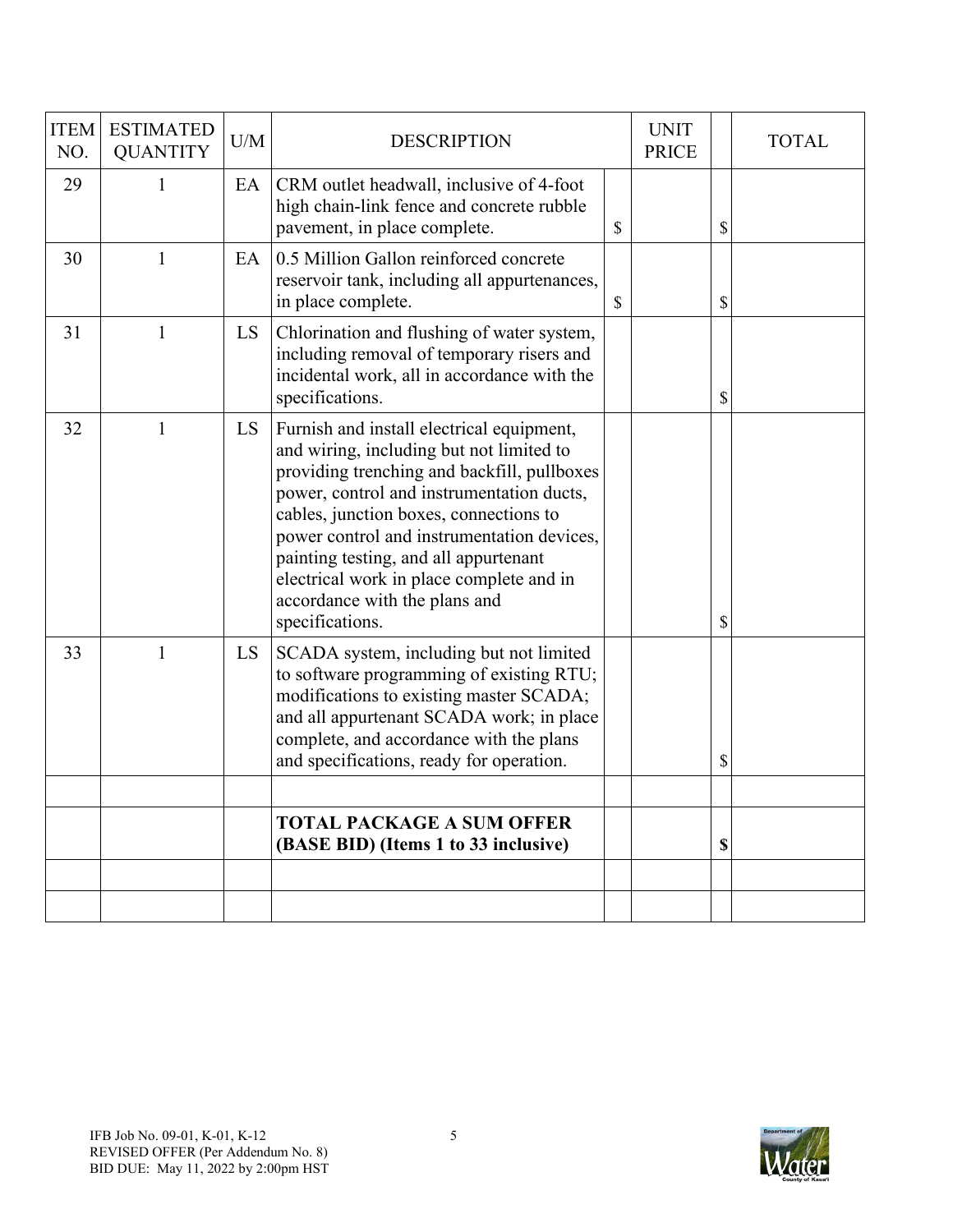| <b>ITEM</b><br>NO. | <b>ESTIMATED</b><br><b>QUANTITY</b>                     | U/M       | <b>DESCRIPTION</b>                                                                                                                                                                                                 |              | <b>UNIT</b><br><b>PRICE</b> |    | <b>TOTAL</b> |  |  |  |  |  |
|--------------------|---------------------------------------------------------|-----------|--------------------------------------------------------------------------------------------------------------------------------------------------------------------------------------------------------------------|--------------|-----------------------------|----|--------------|--|--|--|--|--|
|                    | (Additive No. 1) PACKAGE B - 0.1 MG CLEARWELL RESERVOIR |           |                                                                                                                                                                                                                    |              |                             |    |              |  |  |  |  |  |
| 34                 | 1                                                       | LS        | Mobilization & Demobilization (not to<br>exceed 6% of the sum of all items<br>excluding Lump Sum Offer of this item).                                                                                              |              |                             | \$ |              |  |  |  |  |  |
| 35                 | 2,254                                                   | <b>CY</b> | Site excavation, including hauling and<br>disposal of excess material                                                                                                                                              | \$           |                             | \$ |              |  |  |  |  |  |
| 36                 | 315                                                     | LF        | 6-foot high chain-link fence topped with<br>extension arm and three strands of barbed<br>wire, including DWS 2500 concrete<br>footing, all appurtenances, in place<br>complete.                                    | \$           |                             | \$ |              |  |  |  |  |  |
| 37                 | $\mathbf{1}$                                            | EA        | 16-foot wide double-swing 6-foot high<br>chain-link gate topped with extension arm<br>and three strands of barbed wire, including<br>DWS 2500 concrete footing, sign, and all<br>appurtenances, in place complete. | \$           |                             | \$ |              |  |  |  |  |  |
| 38                 | 1,385                                                   | SY        | 6" Thick Concrete Pavement for pavement<br>restoration, driveway pavement, and site<br>pavement in place complete.                                                                                                 | \$           |                             | \$ |              |  |  |  |  |  |
| 39                 | 760                                                     | <b>SY</b> | 2" Thick AC Pavement Hot Mix State<br>Design Mix IV for site pavement in place<br>complete.                                                                                                                        | \$           |                             | \$ |              |  |  |  |  |  |
| 40                 | 360                                                     | <b>CY</b> | Aggregate base course for Access Road<br>and Paved Area, in place complete                                                                                                                                         | \$           |                             | \$ |              |  |  |  |  |  |
| 41                 | 29,700                                                  | <b>SF</b> | Cellular confinement construction access,<br>for a complete job.                                                                                                                                                   | \$           |                             | \$ |              |  |  |  |  |  |
| 42                 | 123                                                     | LF        | Reinforced Concrete Retaining Wall, in<br>place complete                                                                                                                                                           | \$           |                             | \$ |              |  |  |  |  |  |
| 43                 | 135                                                     | LF        | Concrete swale, in place complete.                                                                                                                                                                                 | \$           |                             | \$ |              |  |  |  |  |  |
| 44                 | 960                                                     | LF        | Concrete curb and gutter, in place<br>complete.                                                                                                                                                                    | \$           |                             | \$ |              |  |  |  |  |  |
| 45                 | 50                                                      | LF        | Concrete header, in place complete.                                                                                                                                                                                | \$           |                             | \$ |              |  |  |  |  |  |
| 46                 | $\overline{3}$                                          | EA        | Gutter diversion, in place complete.                                                                                                                                                                               | $\mathbb{S}$ |                             | \$ |              |  |  |  |  |  |
| 47                 | $\overline{2}$                                          | EA        | GRP transition, in place complete                                                                                                                                                                                  | \$           |                             | \$ |              |  |  |  |  |  |
| 48                 | 1,275                                                   | LF        | 8" Ductile Iron Pipe Waterline; Cl. 52,<br>including unclassified trench excavation,                                                                                                                               | \$           |                             | \$ |              |  |  |  |  |  |

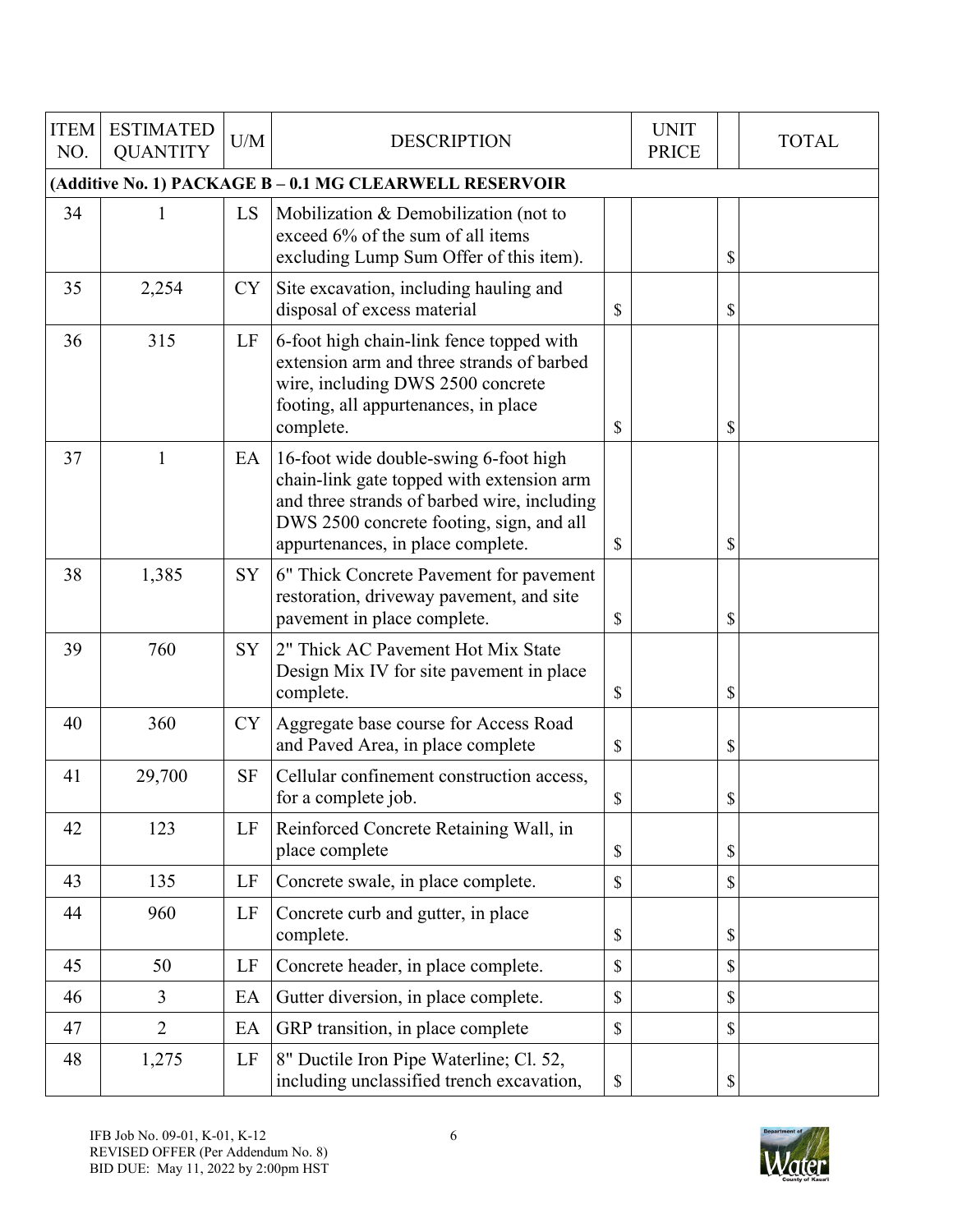| <b>ITEM</b><br>NO. | <b>ESTIMATED</b><br><b>QUANTITY</b> | U/M | <b>DESCRIPTION</b>                                                                                                                                                                         | <b>UNIT</b><br><b>PRICE</b> | <b>TOTAL</b> |
|--------------------|-------------------------------------|-----|--------------------------------------------------------------------------------------------------------------------------------------------------------------------------------------------|-----------------------------|--------------|
|                    |                                     |     | backfill, and all appurtenances, in place<br>complete.                                                                                                                                     |                             |              |
| 49                 | 40                                  | LF  | 8" Ductile Iron Pipe Waterline; Cl. 53,<br>including unclassified trench excavation,<br>backfill, and all appurtenances, in place<br>complete.                                             | \$                          | \$           |
| 50                 | 225                                 | LF  | 1-1/2" Copper Pipe Waterline; Type K,<br>including unclassified trench excavation<br>and backfill, fittings, and all<br>appurtenances, in place complete.                                  | \$                          | \$           |
| 51                 | $\mathbf{1}$                        | LS. | Ductile Iron Fittings (ANSI A-21.10 $\&$<br>AWWA C110), included unclassified<br>trench excavation and backfill, in place<br>complete.                                                     |                             | \$           |
| 52                 | 8                                   | EA  | 8" Gate valve MJ x MJ with C.I. valve box<br>and cover, including unclassified trench<br>excavation, backfill, and all appurtenances,<br>in place complete.                                | \$                          | \$           |
| 53                 | 1                                   | EA  | 1" Air/Vacuum Relief Valve, including all<br>appurtenances, in place complete.                                                                                                             | \$                          | \$           |
| 54                 | 1                                   | LS  | Connection for New 8" D.I. Water line to<br>existing 8" Asbestos Cement Water line,<br>including unclassified excavation,<br>transition coupling, and appurtenances, in<br>place complete. |                             | \$           |
| 55                 | 1                                   | EA  | County DPW standard drain inlet, Type G-<br>2, for pavement area, $4.00'$ to $4.99'$ ,<br>including unclassified trench excavation<br>and backfill, in place complete.                     | \$                          | \$           |
| 56                 | 1                                   | EA  | County DPW standard drain inlet, Type G-<br>2, for pavement area, 5.00' to 5.99',<br>including unclassified trench excavation<br>and backfill, in place complete.                          | \$                          | \$           |
| 57                 | 130                                 | LF  | 6" corrugated, perforated HDPE drain line,<br>including unclassified trench excavation,<br>backfill, and all appurtenances, in place<br>complete.                                          | \$                          | \$           |

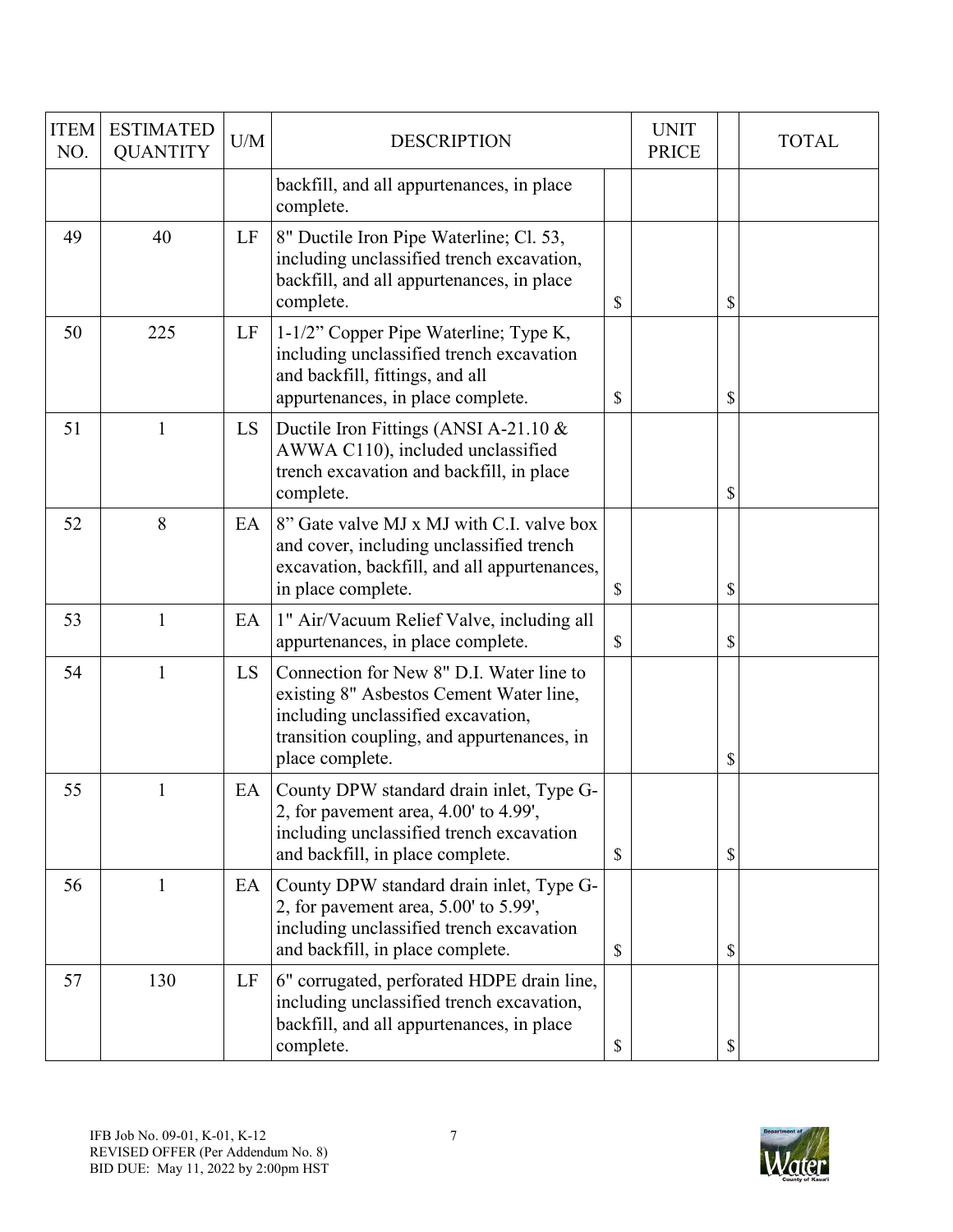| <b>ITEM</b><br>NO. | <b>ESTIMATED</b><br><b>QUANTITY</b> | U/M | <b>DESCRIPTION</b>                                                                                                                                                                                                                                                                                                                                                                                         | <b>UNIT</b><br><b>PRICE</b> | <b>TOTAL</b> |
|--------------------|-------------------------------------|-----|------------------------------------------------------------------------------------------------------------------------------------------------------------------------------------------------------------------------------------------------------------------------------------------------------------------------------------------------------------------------------------------------------------|-----------------------------|--------------|
| 58                 | 25                                  | LF  | 6" corrugated HDPE drain line, including<br>unclassified trench excavation, backfill,<br>and all appurtenances, in place complete.                                                                                                                                                                                                                                                                         | \$                          | \$           |
| 59                 | 25                                  | LF  | 12" Ductile Iron Drainline, including<br>unclassified trench excavation, backfill,<br>and all appurtenances, in place complete.                                                                                                                                                                                                                                                                            | \$                          | \$           |
| 60                 | 90                                  | LF  | 12" PVC Drainline, including unclassified<br>trench excavation, backfill, and all<br>appurtenances, in place complete.                                                                                                                                                                                                                                                                                     | \$                          | \$           |
| 61                 | $\mathbf{1}$                        | EA  | CRM headwall, inclusive of 4-foot high<br>chain-link fence, in place complete.                                                                                                                                                                                                                                                                                                                             | \$                          | \$           |
| 62                 | 13                                  | LF  | 4-feet high chain link fence on top of<br>headwall, including all appurtenances, in<br>place complete.                                                                                                                                                                                                                                                                                                     | \$                          | \$           |
| 63                 | $\mathbf{1}$                        | LS  | 0.1 Million Gallon reinforced concrete<br>reservoir tank, including all appurtenances,<br>in place complete.                                                                                                                                                                                                                                                                                               |                             | \$           |
| 64                 | $\mathbf{1}$                        | LS  | Chlorination and flushing of water system,<br>including removal of temporary risers and<br>incidental work, all in accordance with the<br>specifications.                                                                                                                                                                                                                                                  |                             | \$           |
| 65                 | 1                                   | LS  | Furnish and install electrical equipment,<br>and wiring, including but not limited to<br>trenching and backfill, pullboxes, power,<br>control and instrumentation ducts, cables,<br>junction boxes, connections to power,<br>control and instrumentation devices,<br>painting, testing, and all appurtenant<br>electrical work in place complete and in<br>accordance with the plans and<br>specifications |                             | \$           |
| 66                 | 1                                   | LS  | Furnish and install telephone equipment,<br>and wiring, including but not limited to<br>trenching and backfill, pullboxes, testing,<br>and all appurtenant electrical work in place<br>complete and in accordance with the plans<br>and specifications.                                                                                                                                                    |                             | \$           |
| 67                 |                                     | FA  | Hawaiian Telcom (HTEL) cost sharing                                                                                                                                                                                                                                                                                                                                                                        | \$                          | 21,500       |

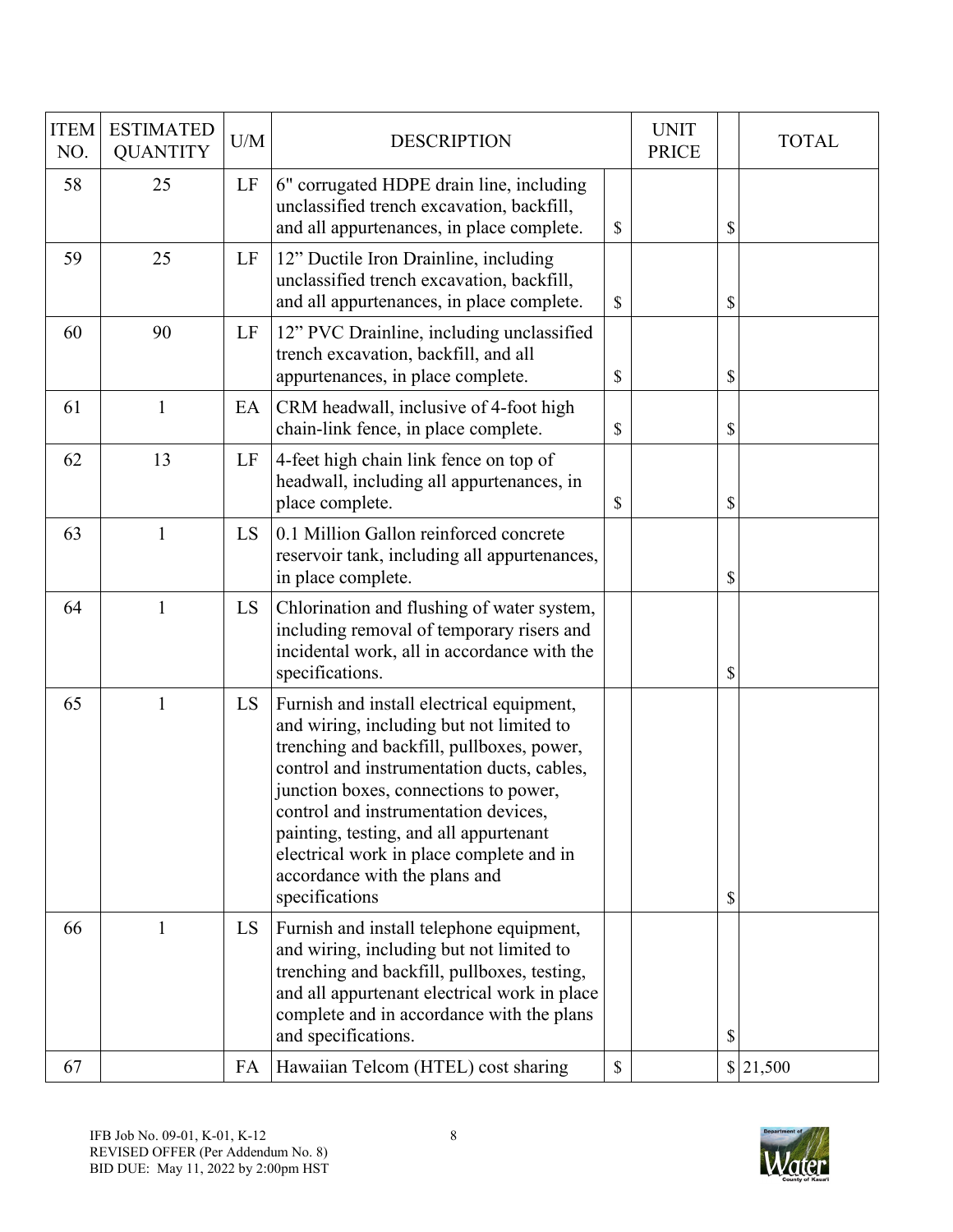| <b>ITEM</b><br>NO. | <b>ESTIMATED</b><br><b>QUANTITY</b> | U/M | <b>DESCRIPTION</b>                                                                                                                                                                                                                                                | <b>UNIT</b><br><b>PRICE</b> |              | TOTAL |
|--------------------|-------------------------------------|-----|-------------------------------------------------------------------------------------------------------------------------------------------------------------------------------------------------------------------------------------------------------------------|-----------------------------|--------------|-------|
| 68                 |                                     | LS. | SCADA system, including but not limited<br>to software programming of existing RTU;<br>modifications to existing master SCADA;<br>and all appurtenant SCADA work; in place<br>complete, and accordance with the plans<br>and specifications, ready for operation. |                             | \$           |       |
| 69                 |                                     | LS  | Control Building, in place complete.                                                                                                                                                                                                                              |                             | $\mathbb{S}$ |       |
| 70                 |                                     | LS  | Hydropneumatic booster pump, in place<br>complete.                                                                                                                                                                                                                |                             | \$           |       |
|                    |                                     |     | <b>TOTAL PACKAGE B SUM OFFER</b><br>(ADDITIVE NO. 1) (Items $34$ to $70$<br>inclusive)                                                                                                                                                                            |                             | \$           |       |
|                    |                                     |     |                                                                                                                                                                                                                                                                   |                             |              |       |
|                    |                                     |     |                                                                                                                                                                                                                                                                   |                             |              |       |

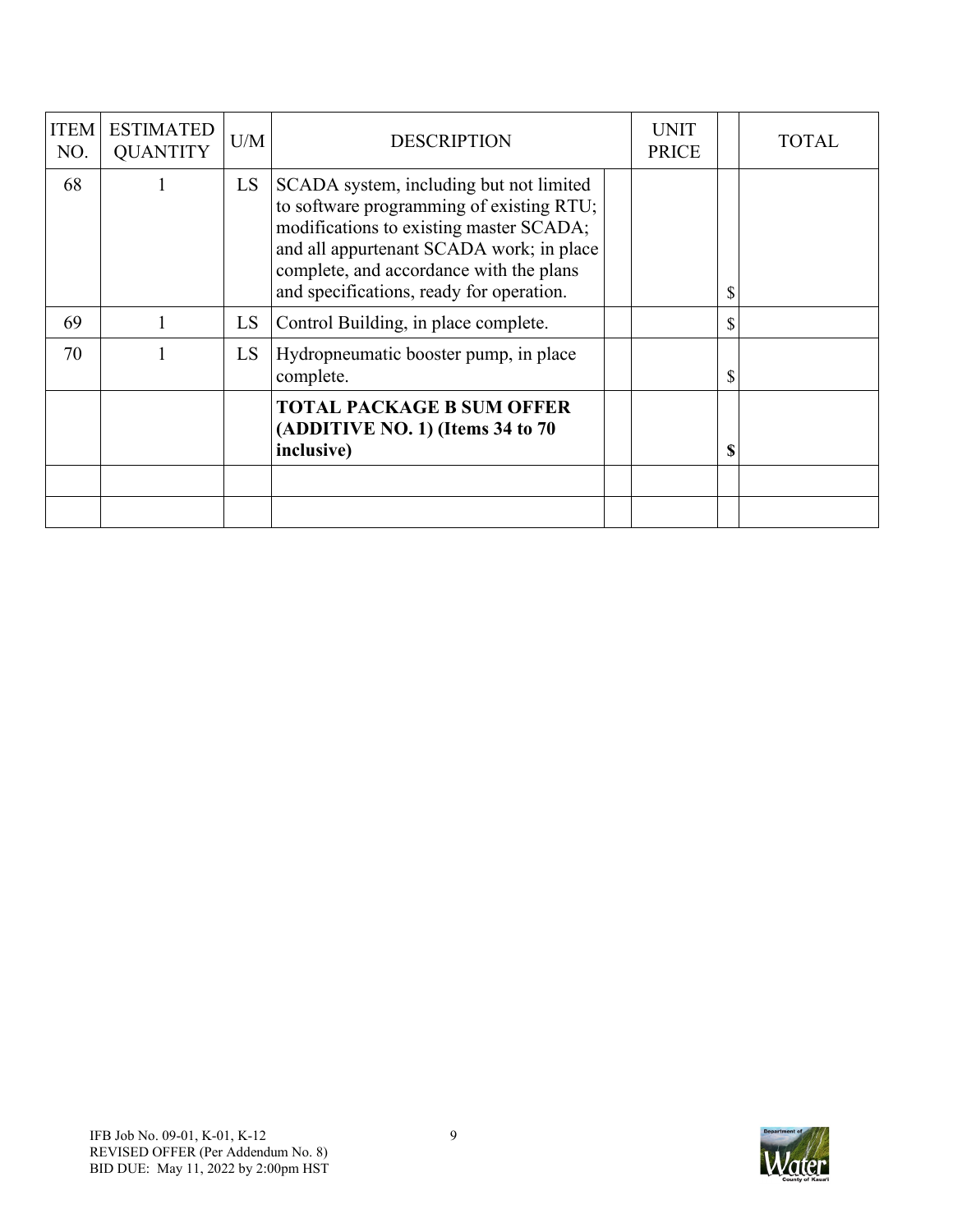| <b>ITEM</b><br>NO. | <b>ESTIMATED</b><br><b>QUANTITY</b> | U/M       | <b>DESCRIPTION</b>                                                                                                                                                          | <b>UNIT</b><br><b>PRICE</b> | <b>TOTAL</b> |
|--------------------|-------------------------------------|-----------|-----------------------------------------------------------------------------------------------------------------------------------------------------------------------------|-----------------------------|--------------|
|                    |                                     |           | (Additive No. 2) PACKAGE C - WATER MAIN INSTALLATION                                                                                                                        |                             |              |
| 71                 | 1                                   | LS        | Mobilization & Demobilization (not to<br>exceed 6% of the sum of all items<br>excluding Lump Sum Offer of this item).                                                       |                             | \$           |
| 72                 | $\mathbf{1}$                        | LS        | Clearing and grubbing.                                                                                                                                                      |                             | \$           |
| 73                 | 10,000                              | SY        | Cold Planing Existing A.C. Pavement.                                                                                                                                        | \$                          | \$           |
| 74                 | 35                                  | SY        | 4" Thick Concrete Pavement for trench<br>pavement restoration and driveway<br>pavement, including base and subbase<br>courses, in place complete.                           | \$                          | \$           |
| 75                 | 2,300                               | <b>SY</b> | 2" Thick A.C. Pavement Hot Mix State<br>Design Mix V for trench pavement<br>restoration and driveway pavement,<br>including base and subbase courses, in<br>place complete. | \$                          | \$           |
| 76                 | 10,000                              | <b>SY</b> | 2" Thick A.C. Pavement Hot Mix State<br>Design Mix V for pavement resurfacing, in<br>place complete.                                                                        | \$                          | \$           |
| 77                 | 830                                 | LF        | 12" Ductile Iron Pipe Waterline; Cl. 52,<br>including unclassified trench excavation,<br>backfill, and all appurtenances, in place<br>complete.                             | \$                          | \$           |
| 78                 | 7,197                               | LF        | 8" Ductile Iron Pipe Waterline; Cl. 52,<br>including unclassified trench excavation,<br>backfill, and all appurtenances, in place<br>complete.                              | \$                          | \$           |
| 79                 | 3,500                               | LF        | 6" Ductile Iron Pipe Waterline; Cl. 52,<br>including unclassified trench excavation,<br>backfill, and all appurtenances, in place<br>complete.                              | \$                          | \$           |
| 80                 | 34                                  | LF        | 3" Ductile Iron Pipe Waterline; Cl. 52,<br>including unclassified trench excavation,<br>backfill, and all appurtenances, in place<br>complete.                              | \$                          | \$           |
| 81                 | 1                                   | LS        | Ductile Iron Fittings (ANSI A-21.10 &<br>AWWA C110), in place complete.                                                                                                     |                             | \$           |

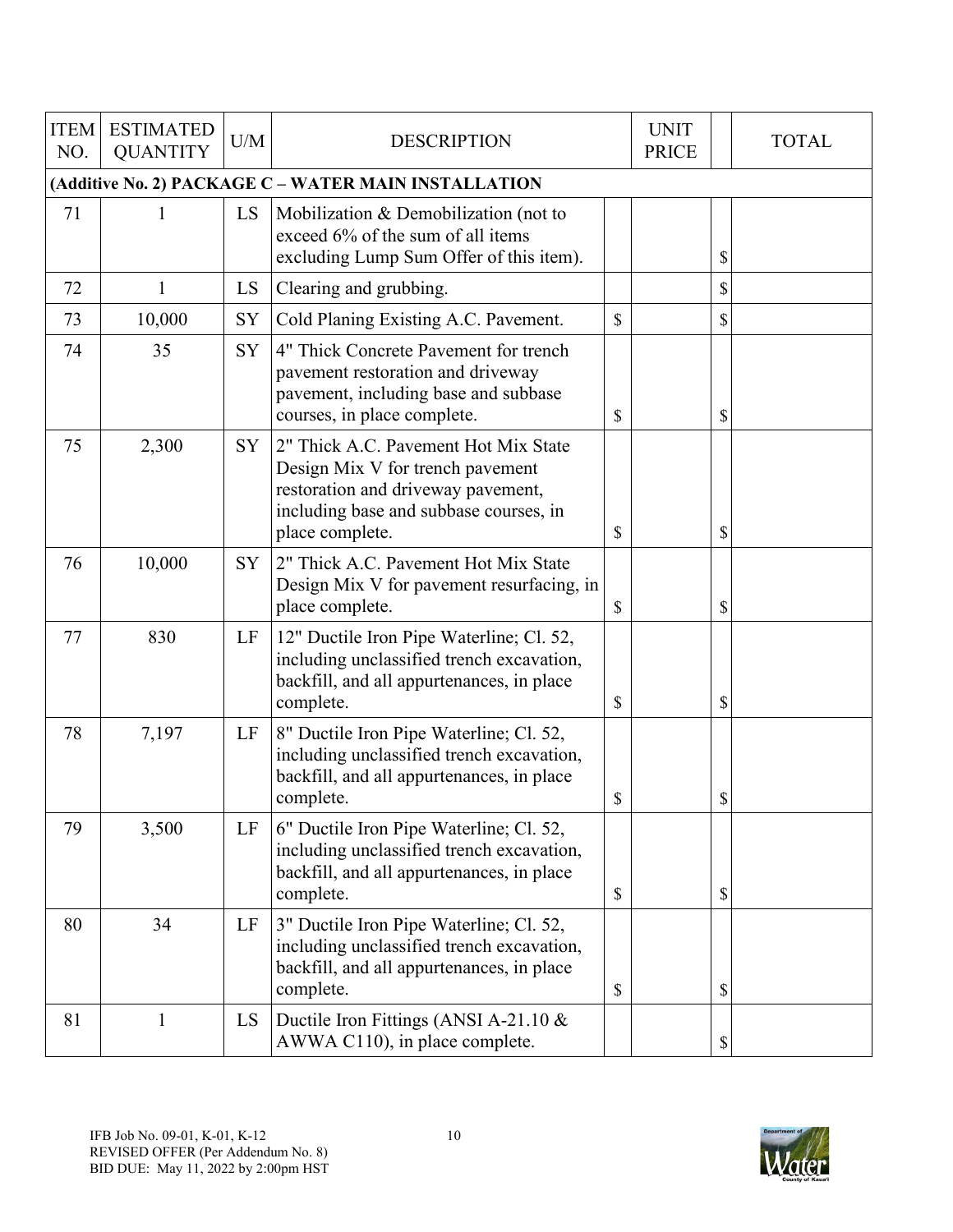| <b>ITEM</b><br>NO. | <b>ESTIMATED</b><br><b>QUANTITY</b> | U/M | <b>DESCRIPTION</b>                                                                                                                                                                         |               | <b>UNIT</b><br><b>PRICE</b> | <b>TOTAL</b> |
|--------------------|-------------------------------------|-----|--------------------------------------------------------------------------------------------------------------------------------------------------------------------------------------------|---------------|-----------------------------|--------------|
| 82                 | 5                                   | EA  | 12" Gate Valve MJxMJ with C.I. Valve<br>Box and Cover, including all<br>appurtenances, in place complete.                                                                                  | \$            |                             | \$           |
| 83                 | 5                                   | EA  | 8" Gate Valve MJxMJ with C.I. Valve Box<br>and Cover, including all appurtenances, in<br>place complete.                                                                                   | $\mathcal{S}$ |                             | \$           |
| 84                 | 5                                   | EA  | 6" Gate Valve MJxMJ with C.I. Valve Box<br>and Cover, including all appurtenances, in<br>place complete.                                                                                   | $\mathcal{S}$ |                             | \$           |
| 85                 | 9                                   | EA  | 6" Gate Valve MJxFE with C.I. Valve Box<br>and Cover, including all appurtenances, in<br>place complete.                                                                                   | \$            |                             | \$           |
| 86                 | 1                                   | EA  | 3" Gate Valve MJxMJ with C.I. Valve Box<br>and Cover, including all appurtenances, in<br>place complete.                                                                                   | \$            |                             | \$           |
| 87                 | 15                                  | EA  | 1" Air/Vacuum Relief Valve, including all<br>appurtenances, in place complete.                                                                                                             | \$            |                             | \$           |
| 88                 | 17                                  | EA  | Single Service Lateral and assembly,<br>including all appurtenances, in place<br>complete.                                                                                                 | \$            |                             | \$           |
| 89                 | 8                                   | EA  | Double Service Lateral and assembly,<br>including all appurtenances, in place<br>complete.                                                                                                 | \$            |                             | \$           |
| 90                 | $\tau$                              | EA  | Fire Hydrant, including all appurtenances,<br>in place complete.                                                                                                                           | \$            |                             | \$           |
| 91                 | 4                                   | EA  | 2-1/2" Brass Cleanout and Riser, including<br>all appurtenances, in place complete.                                                                                                        | $\mathbb{S}$  |                             | \$           |
| 92                 | 1                                   | LS  | Connection of New 3" Ductile Iron<br>Waterline to Existing 3" PVC Waterline at<br>WL C Sta. $56+71.0 \pm \frac{6}{5}$ 2.1' $\pm$ RT,<br>including all appurtenances, in place<br>complete. |               |                             | \$           |
| 93                 | $\mathbf{1}$                        | LS. | Connection of New 6" Ductile Iron<br>Waterline B to Existing 6" Asbestos-<br>Cement Waterline at WL B Sta. 11+61.3±,<br>including all appurtenances, in place<br>complete.                 |               |                             | \$           |

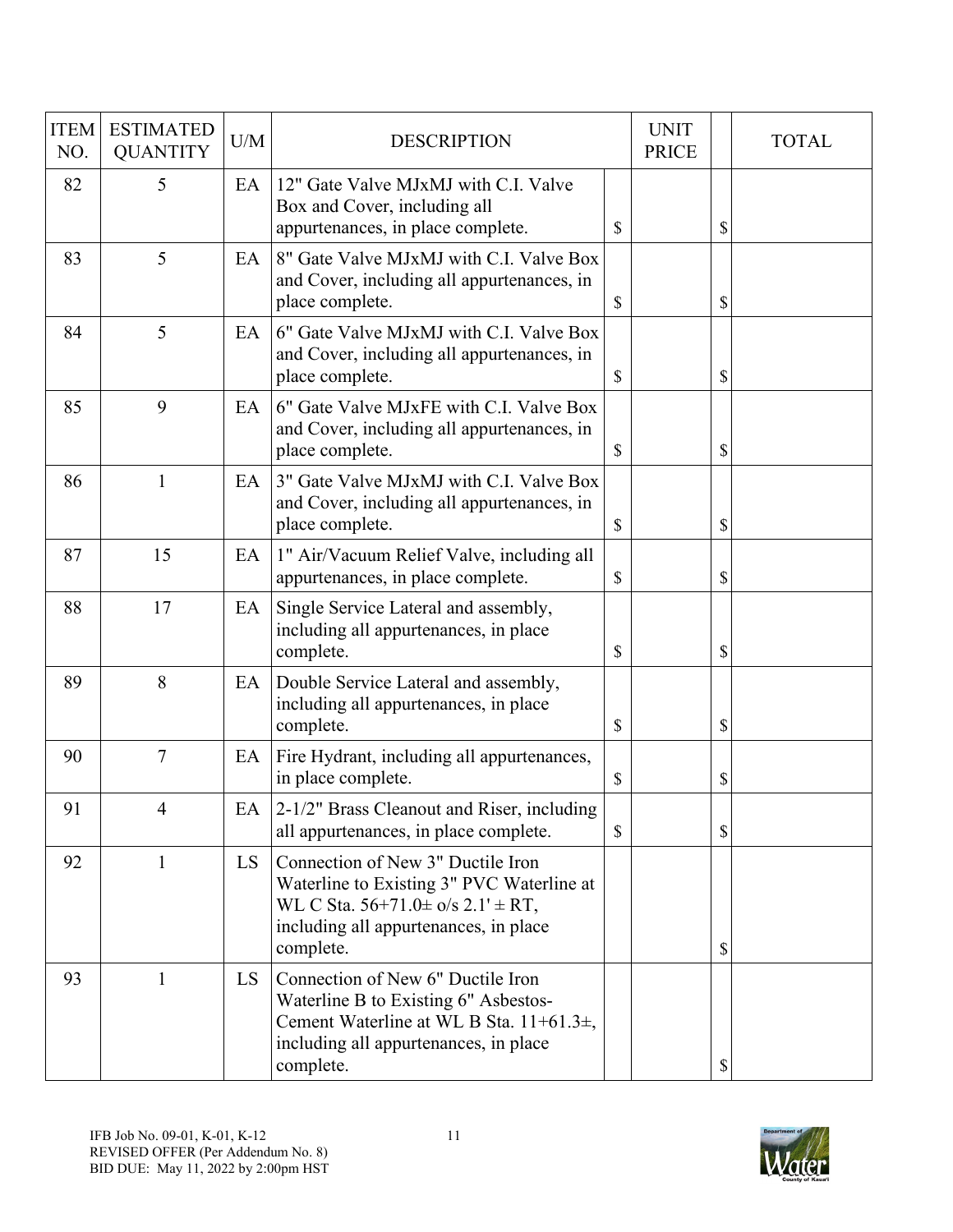| <b>ITEM</b><br>NO. | <b>ESTIMATED</b><br><b>QUANTITY</b> | U/M       | <b>DESCRIPTION</b>                                                                                                                                                                      | <b>UNIT</b><br><b>PRICE</b> | <b>TOTAL</b> |
|--------------------|-------------------------------------|-----------|-----------------------------------------------------------------------------------------------------------------------------------------------------------------------------------------|-----------------------------|--------------|
| 94                 | $\mathbf{1}$                        | <b>LS</b> | Connection of New 12" Ductile Iron<br>Waterline C to New 12" Ductile Iron<br>Waterline at WL C Sta. (-) $0+3.7\pm$ ,<br>including all appurtenances, in place<br>complete.              |                             | \$           |
| 95                 | 1                                   | <b>LS</b> | Connection of New 12" Ductile Iron<br>Waterline C to Existing 6" Cast Iron<br>Waterline at WL C Sta. 19+92.39 o/s 13.4'<br>$\pm$ LT, including all appurtenances, in place<br>complete. |                             | \$           |
| 96                 | $\mathbf{1}$                        | <b>LS</b> | Connection of New 6" Ductile Iron<br>Waterline D to Existing 6" Cast Iron<br>Waterline at WL D Sta. 0+00, including all<br>appurtenances, in place complete.                            |                             | \$           |
| 97                 | $\mathbf{1}$                        | <b>LS</b> | Connection of New 6" Ductile Iron<br>Waterline D to Existing 6" Ductile Iron<br>Waterline at WL D Sta.33+43.3 $\pm$ ,<br>including all appurtenances, in place<br>complete.             |                             | \$           |
| 98                 | $\mathbf{1}$                        | <b>LS</b> | Connection of New 12" Ductile Iron<br>Waterline E to New 12" Ductile Iron<br>Waterline at WL E Sta. $0+00$ , including all<br>appurtenances, in place complete.                         |                             | \$           |
| 99                 | $\mathbf{1}$                        | LS        | Connection of New 8" Ductile Iron<br>Waterline F to New 8" Ductile Iron<br>Waterline at WL F Sta. 0+00, including all<br>appurtenances, in place complete.                              |                             | \$           |
| 100                | 1                                   | LS        | Connection of New 8" Ductile Iron<br>Waterline F to Existing 8" Ductile Iron<br>Waterline at WL F Sta.0+16.3 $\pm$ , including<br>all appurtenances, in place complete.                 |                             | \$           |
| 101                | 1                                   | LS        | Connection of New 8" Ductile Iron<br>Waterline G to New 8" Ductile Iron<br>Waterline at WL G Sta. 0+00, including all<br>appurtenances, in place complete.                              |                             | \$           |
| 102                | $\mathbf{1}$                        | LS        | Connection of New 8" Ductile Iron<br>Waterline G to Existing 8" Existing<br>Asbestos-Cement Waterline at WL G<br>Sta.0+13.5 $\pm$ , including all appurtenances,<br>in place complete.  |                             | \$           |

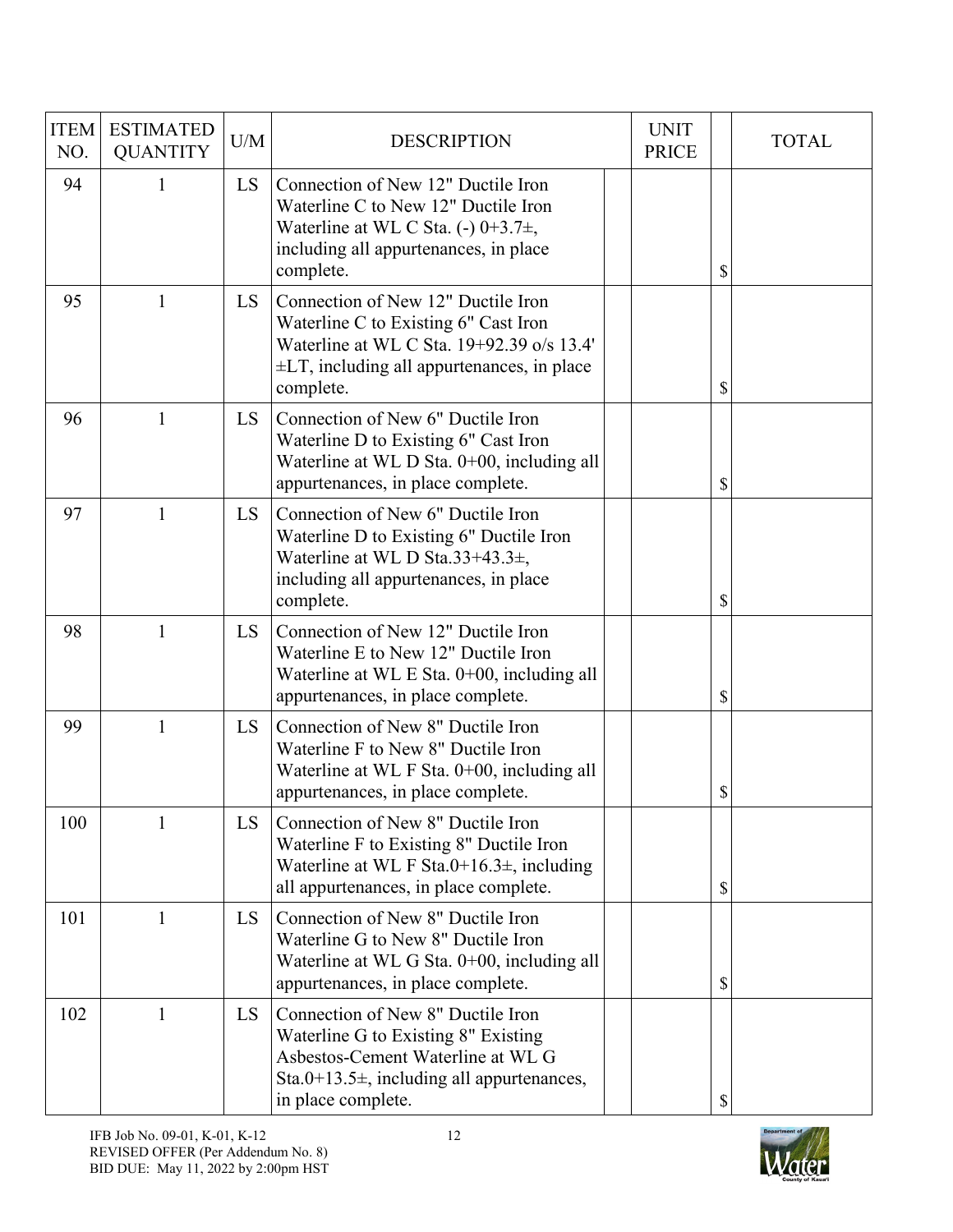| <b>ITEM</b><br>NO. | <b>ESTIMATED</b><br><b>QUANTITY</b> | U/M | <b>DESCRIPTION</b>                                                                                                                                        |              | <b>UNIT</b><br><b>PRICE</b> | <b>TOTAL</b> |
|--------------------|-------------------------------------|-----|-----------------------------------------------------------------------------------------------------------------------------------------------------------|--------------|-----------------------------|--------------|
| 103                |                                     | LS. | Chlorination and flushing of water system,<br>including removal of temporary risers and<br>incidental work, all in accordance with the<br>specifications. |              |                             | \$           |
| 104                | 580                                 | LF  | Tree Root Barrier, in place complete.                                                                                                                     | $\mathbb{S}$ |                             | \$           |
|                    |                                     |     |                                                                                                                                                           |              |                             |              |
|                    |                                     |     | <b>TOTAL PACKAGE C SUM OFFER</b><br>(ADDITIVE NO. 2) (Items 71 to 104<br>inclusive)                                                                       |              |                             | \$           |
|                    |                                     |     |                                                                                                                                                           |              |                             |              |
|                    |                                     |     |                                                                                                                                                           |              |                             |              |

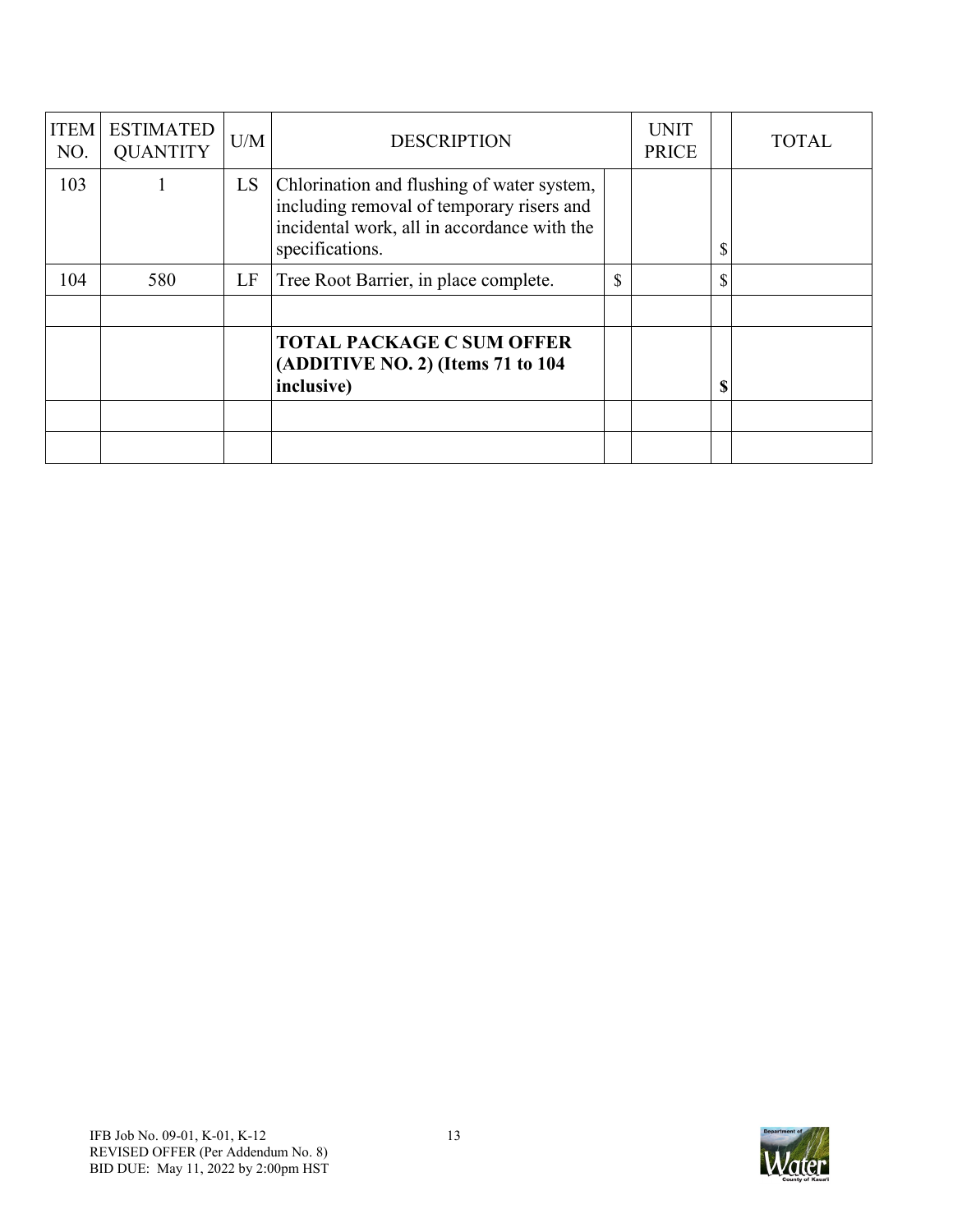## **RECAPITULATION**

## **Kalāheo Water System Improvements, Kalāheo, Kaua'i, Hawai'i**

## **BASE BID**

Offer Schedule A – Yamada 0.5 MG Reservoir, Total Package A Sum Offer (Items 1-33, Inclusive) \$

## **ADDITIVE NO. 1**

| Offer Schedule B – Clearwell 0.1 MG Reservoir, Total Package B |  |
|----------------------------------------------------------------|--|
| Sum Offer (Items 34-70, Inclusive)                             |  |

## **ADDITIVE NO. 2**

Offer Schedule C – Water Main Installation, Total Package C Sum Offer (Items 71-104, Inclusive)  $\qquad$  \$

**TOTAL SUM BID**

(Items 1-104, Inclusive) \$

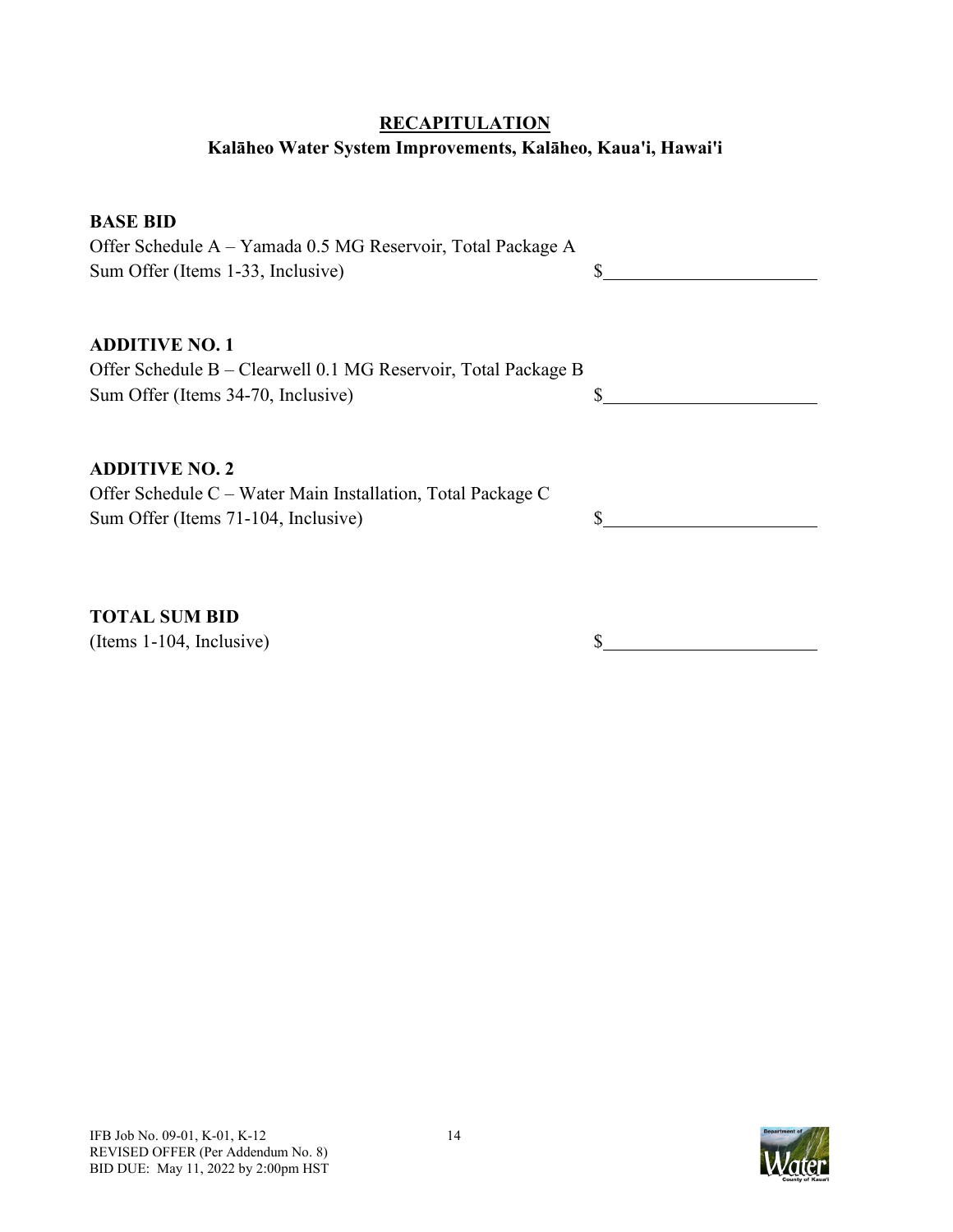## SCHEDULE B HAWAIʻI PRODUCTS PREFERENCE

In accordance with HRS §103D-1002, the Hawai'i products preference is applicable to this solicitation. Hawai'i Products ("HP") are available for those items noted on Schedule B, below. The Hawai'i products list is available on the SPO webpage a[t www.spo.hawaii.gov/for-state-county](http://www.spo.hawaii.gov/for-state-county-personnel/manual/procurement/solicitation/goods-services-construction/preferences/hawaii-product-preferences/)[personnel/manual/procurement/solicitation/goods-services-construction/preferences/hawaii-product](http://www.spo.hawaii.gov/for-state-county-personnel/manual/procurement/solicitation/goods-services-construction/preferences/hawaii-product-preferences/)[preferences/](http://www.spo.hawaii.gov/for-state-county-personnel/manual/procurement/solicitation/goods-services-construction/preferences/hawaii-product-preferences/) or go to the SPO Home page, click on "For Vendors" tab; click on Preferences, Hawai'i Product Preferences to view. Offeror transmitting a Hawai'i Product (HP) shall identify the HP on Schedule B-1.

Any person desiring a Hawai'i product preference shall have the product(s) certified and qualified if not currently on the Hawai'i products list, prior to the deadline for receipt of offer(s) specified in the procurement notice and solicitation. The responsibility for certification and qualification shall rest upon the person requesting the preference. Persons desiring to qualify their product(s) not currently on the Hawai'i product list shall complete form SPO-038, Certification for Hawai'i Product Preference and submit, via email to the Procurement Officer issuing the solicitation, and provide the solicitation number and title in the subject line, and include all additional information required by the Procurement Officer. For each product, one form shall be completed and transmitted (i.e. 3 products should have 3 separate forms completed). Form SPO-038 is available on the SPO webpage at http://hawaii.gov/spo under the 'Quicklinks' menu; click on 'Forms for Vendors, Contractors, and Service Providers'.

When a solicitation contains both HP and non-HP, then for the purpose of selecting the lowest bid or purchase price only, the price offered for a HP item shall be decreased by subtracting 10% for the class I or 15% for the class II HP items offered, respectively. The lowest total offer, taking the preference into consideration, shall be awarded the contract unless the offer provides for additional award criteria. The contract amount of any contract awarded, however, shall be the amount of the price offered, exclusive of the preferences.

Change in Availability of Hawai'i product. In the event of any change that materially alters the Offeror's ability to supply Hawai'i products, the Offeror shall notify the Procurement Officer in writing no later than five (5) working days from when the Offeror knows of the change and the parties shall enter into discussions for the purposes of revising the contract or terminating the contract for convenience.

The following is a list of products that the Department anticipates will be used in this particular project; however the list is not all inclusive and additional products may be qualified.

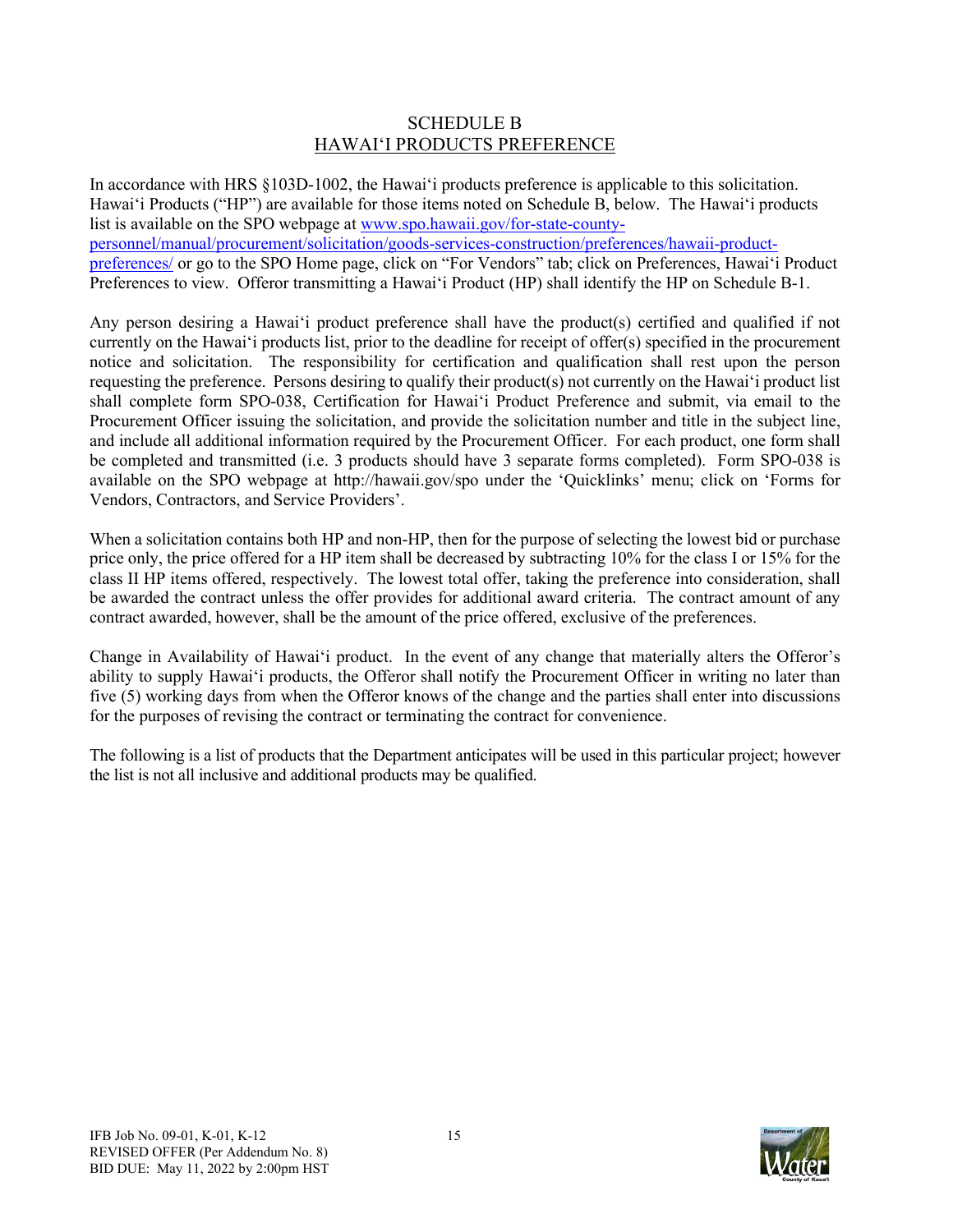## HAWAIʻI PRODUCTS LIST

## HP Description Manufacturer/Supplier Class

Aggregates and Sand – Basalt, rock, cinder, limestone and coral Aggregates – Recycled asphalt and concrete Asphalt and paving materials Cement and concrete products

Pre-cast concrete products

Signs – traffic, regulatory, and construction

Soil amendments, mulch, compost

Bidders intending to use or supply a Hawai'i Product must list the price and total cost of each item f.o.b. jobsite, unloaded, including applicable general excise tax and use tax on this form. Failure to designate a Hawai'i product will mean that the Bidder is offering a non-Hawai'i product and award, if made to the bidder, will be on the basis that the bidder will deliver or use a non-Hawai'i product.

The Bidder shall list only the Manufacturers/Suppliers certified and qualified on Schedule B.

If the Department has awarded a contract under HRS, § 103D-1002, finds that in the performance of that contract there has been a failure to comply with HRS, § 103D-1002, the contract shall be voidable and the findings shall be referred for debarment or suspension proceedings under HRS 103D-702. Any purchase made or any contract awarded or executed in violation of this section shall be void and no payment shall be made by the Department on account of the purchase or contract.

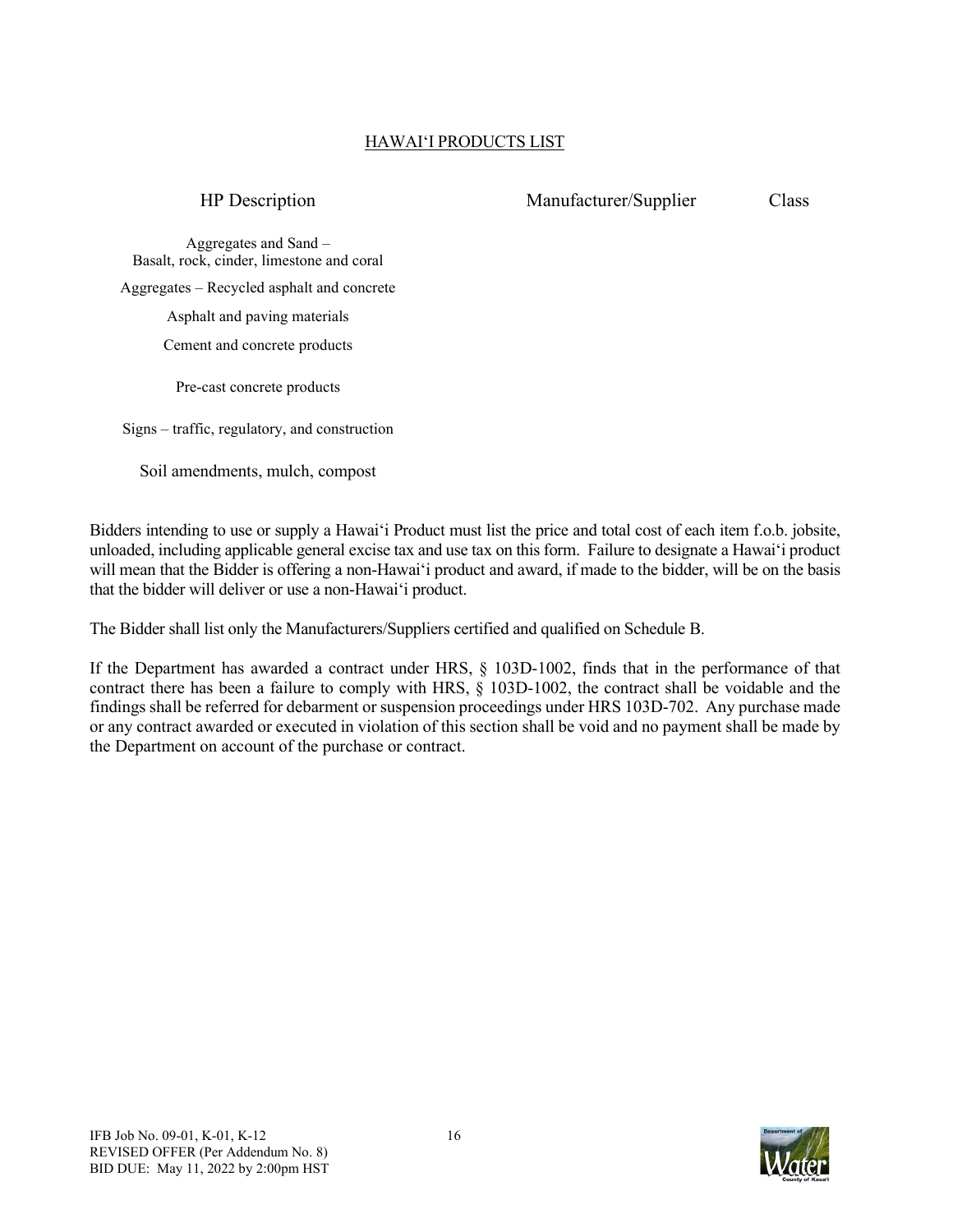# SCHEDULE B-1 SCHEDULE OF MATERIAL COST

| (if Hawai'i preference requested) |  |
|-----------------------------------|--|
|-----------------------------------|--|

| <b>HAWAI'I</b> |                     |              | APPROX.         |             | TOTAL COST OF   |
|----------------|---------------------|--------------|-----------------|-------------|-----------------|
| <b>PRODUCT</b> | <b>MANUFACTURER</b> | <b>CLASS</b> | <b>QUANTITY</b> | <b>UNIT</b> | <b>MATERIAL</b> |
| Aggregates and |                     |              |                 |             |                 |
| Sand - Basalt, |                     |              |                 |             |                 |
| rock, cinder,  |                     |              |                 |             |                 |
| limestone and  |                     |              |                 |             |                 |
| coral          |                     |              |                 |             |                 |
| $Aggregates -$ |                     |              |                 |             |                 |
| Recycled       |                     |              |                 |             |                 |
| asphalt and    |                     |              |                 |             |                 |
| concrete       |                     |              |                 |             |                 |
| Asphalt and    |                     |              |                 |             |                 |
| paving         |                     |              |                 |             |                 |
| materials      |                     |              |                 |             |                 |
| Cement and     |                     |              |                 |             |                 |
| concrete       |                     |              |                 |             |                 |
| products       |                     |              |                 |             |                 |
| Pre-cast       |                     |              |                 |             |                 |
| concrete       |                     |              |                 |             |                 |
| products       |                     |              |                 |             |                 |
| Signs-traffic, |                     |              |                 |             |                 |
| regulatory and |                     |              |                 |             |                 |
| construction   |                     |              |                 |             |                 |
| Soil           |                     |              |                 |             |                 |
| amendments,    |                     |              |                 |             |                 |
| mulch, compost |                     |              |                 |             |                 |

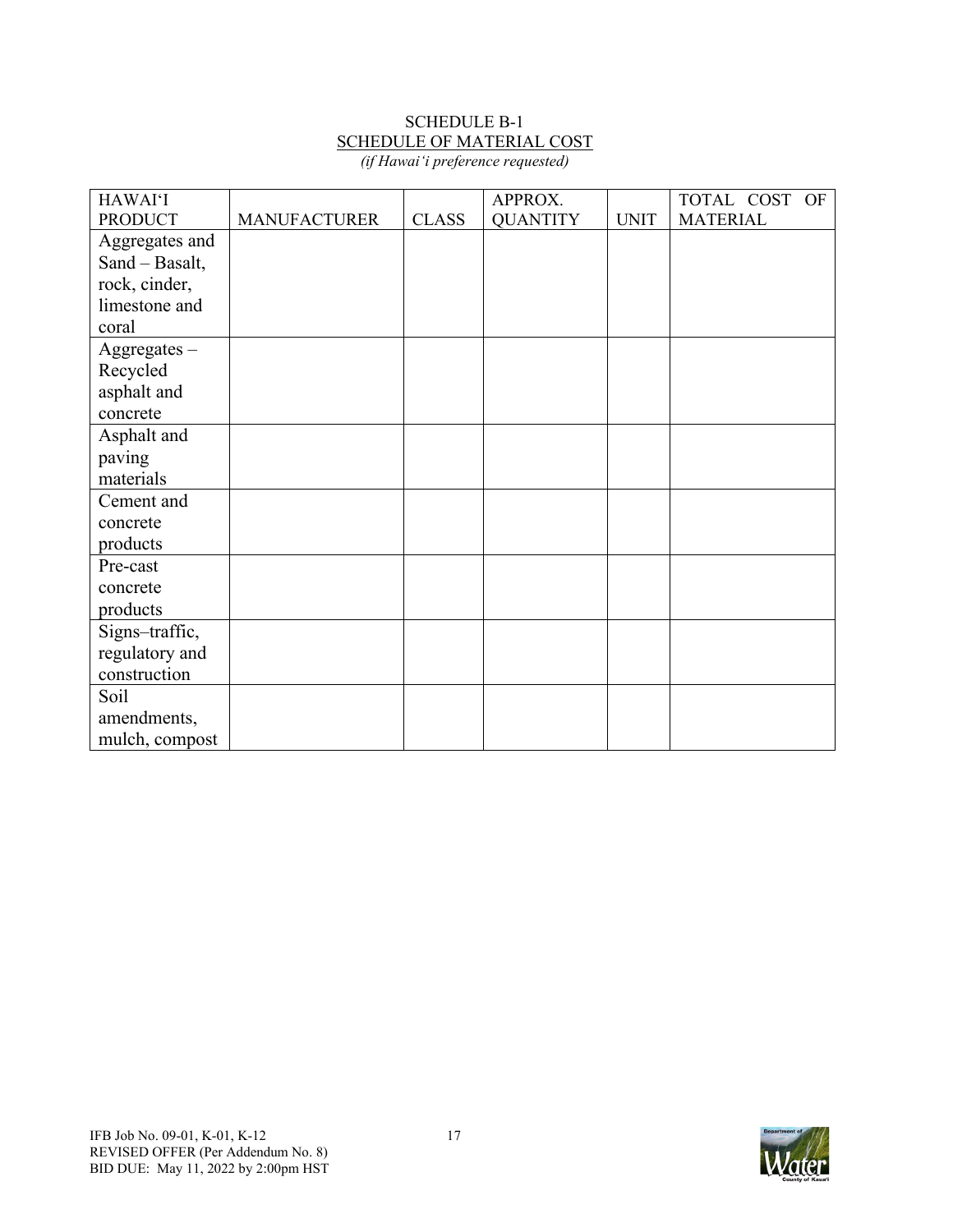#### SCHEDULE C MANDATORY LICENSING REQUIREMENT

"A" general engineering contractors and "B" general building contractors are reminded that due to the Hawaiʻi Supreme Court's January 28, 2002 decision in Okada Trucking Co., Ltd. V. Board of Water Supply, et al., 97 Haw. 450 (2002), they are prohibited from undertaking any work, solely or as part of a larger project, that would require the general contractor to act as a specialty contractor in any area in which the general contractor has no license. Although the "A" and "B" contractor may still submit an offer on and act as the "prime" contractor on an "A" and "B" project *(See, HRS § 444-7 for the definitions of an "A" and "B" project.)*, respectively, the "A" and "B" contractor may only perform work in the areas in which they have the appropriate "C" specialty contractor's license *(An "A" or "B" contractor obtains* "C" *specialty contractor's licenses either on its own, or automatically under HAR § 16-77-32.)*. The remaining work must be subcontracted out to appropriately licensed "C" specialty contractors. It is the sole responsibility of the contractor to review the requirements of this project and determine the appropriate licenses that are required to complete the project.

## LISTING OF SUBCONTRACTORS

Sec. 103D-302, H.R.S., provides that each offer for Public Works Construction Contracts shall include the name of each person or firm to be engaged by the Offeror as a joint contractor or subcontractor in the performance of the Public Works Construction Contract. The Offer shall also indicate the nature and scope of the work to be performed by such joint contractors or subcontractors. All offers which do not comply with this requirement shall be rejected pursuant to Sec. 103D-302(b) H.R.S.

To comply with the above provisions, the offeror shall complete the schedule of the nature and scope of work by listing, where applicable, the names of the joint contractors and subcontractors to be used after the description of the nature and scope of the work.

## **ALL** JOINT CONTRACTORS OR SUBCONTRACTORS TO BE ENGAGED ON THIS PROJECT

The Offeror certifies that the following is a complete listing of all joint contractors and/or subcontractors who will be engaged by the Offeror on this Project to perform the nature and scope of work indicated **regardless of the percentage of the value of the work to be performed by the joint contractor or subcontractor**, pursuant to Section 103D-302, Hawaiʻi Revised Statutes, and understands that failure to comply with this requirement shall be just cause for rejection of the Offer.

The Offeror further understands that only those joint contractors or subcontractors listed shall be allowed to perform work on this Project. If no joint contractor or subcontractor for any subdivision of work is listed, it shall be construed that the work shall be performed by the Offeror with Offeror's employees.

All Offerors must be sure that they possess, and that the joint contractors or subcontractors listed in the Offer possess, all the necessary specialty licenses needed to perform the work for this Project. The Offeror shall be solely responsible for assuring that all specialty licenses required to perform the work is covered in the Offer.

The Offeror shall include the license number of the joint contractors or subcontractors listed below. Failure to provide the correct names and license numbers as registered with the Contractors Licensing Board may cause rejection of the offer submitted.

## **It is the sole responsibility of the contractor to review the requirements of this Project and determine the appropriate licenses that are required to complete the Project.**

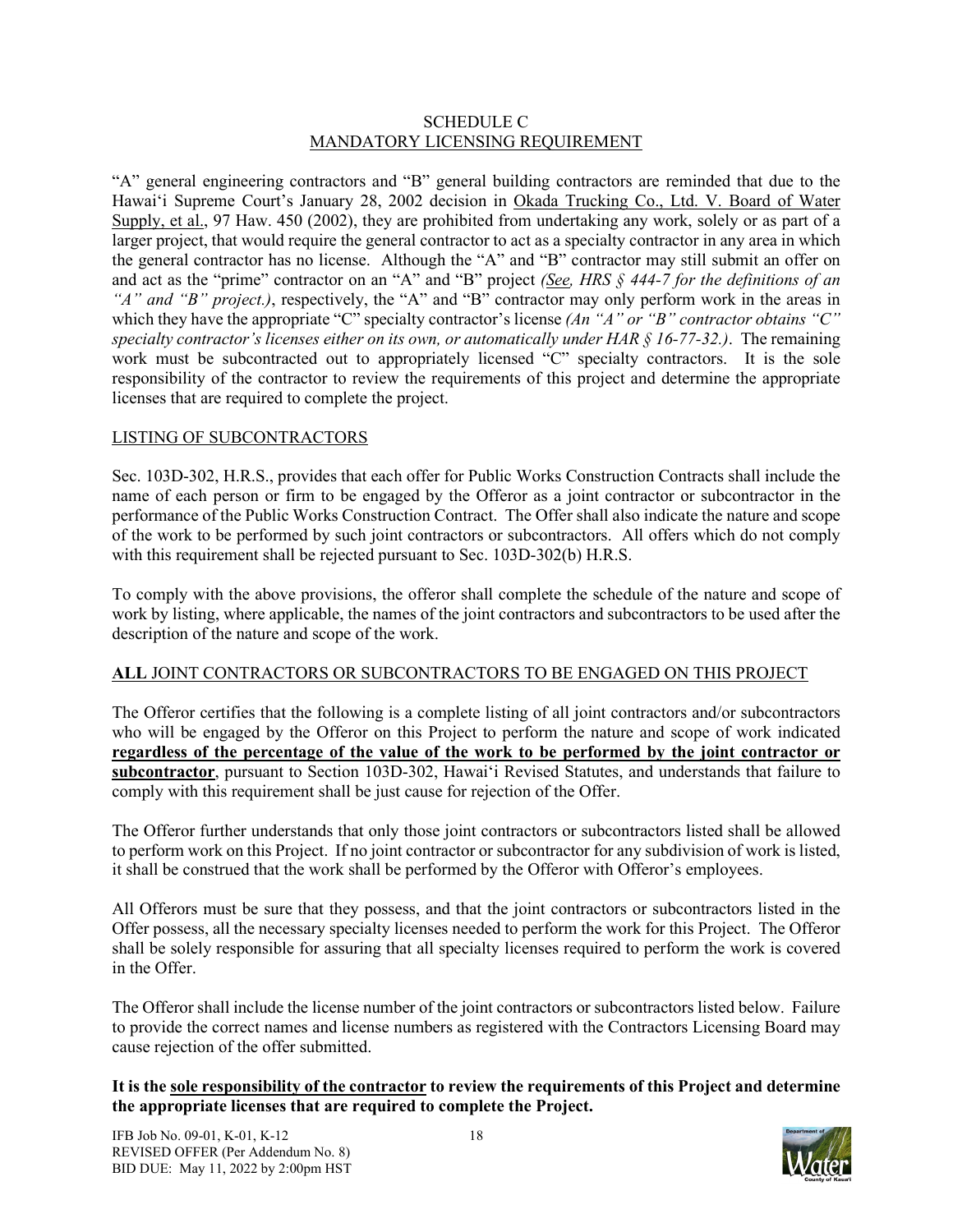|         | <b>Contractor Classification</b>                                      | Name of Joint Contractor or<br>Subcontractor | License<br>Number |
|---------|-----------------------------------------------------------------------|----------------------------------------------|-------------------|
| $C-1$   | Acoustical and Insulation Contractor                                  |                                              |                   |
| $C-2$   | Mechanical Insulation Contractor                                      |                                              |                   |
| $C-3$   | Asphalt Paving and Surfacing<br>Contractor                            |                                              |                   |
| $C-3a$  | Asphalt Concrete Patching, Sealing, and<br><b>Striping Contractor</b> |                                              |                   |
| $C-3b$  | Play Court Surfacing Contractor                                       |                                              |                   |
| $C-4$   | Boiler, Hot-Water Heating and Steam<br><b>Fitting Contractor</b>      |                                              |                   |
| $C-5$   | Cabinet, Millwork, and Carpentry<br>Remodeling and Repairs Contractor |                                              |                   |
| $C-5a$  | Garage Door and Window Shutters<br>Contractor                         |                                              |                   |
| $C-5b$  | <b>Siding Application Contractor</b>                                  |                                              |                   |
| $C-6$   | <b>Carpentry Framing Contractor</b>                                   |                                              |                   |
| $C-7$   | Carpet Laying Contractor                                              |                                              |                   |
| $C-9$   | <b>Cesspool Contractor</b>                                            |                                              |                   |
| $C-10$  | <b>Scaffolding Contractor</b>                                         |                                              |                   |
| $C-12$  | Drywall Contractor                                                    |                                              |                   |
| $C-13$  | <b>Electrical Contractor</b>                                          |                                              |                   |
| $C-14$  | Sign Contractor                                                       |                                              |                   |
| $C-15$  | Electronic Systems Contractor                                         |                                              |                   |
| $C-15a$ | Fire and Burglar Alarm Contractor                                     |                                              |                   |
| $C-15b$ | Telecommunications Contractor                                         |                                              |                   |
| $C-16$  | <b>Elevator Contractor</b>                                            |                                              |                   |
| $C-16a$ | Conveyor Systems Contractor                                           |                                              |                   |
| $C-17$  | Excavating, Grading, and Trenching<br>Contractor                      |                                              |                   |
| $C-19$  | Asbestos Contractor                                                   |                                              |                   |
| $C-20$  | Fire Protection Contractor                                            |                                              |                   |
| $C-20a$ | Fire Repressant Systems Contractor                                    |                                              |                   |

## LISTING OF ALL JOINT CONTRACTORS OR SUBCONTRACTORS

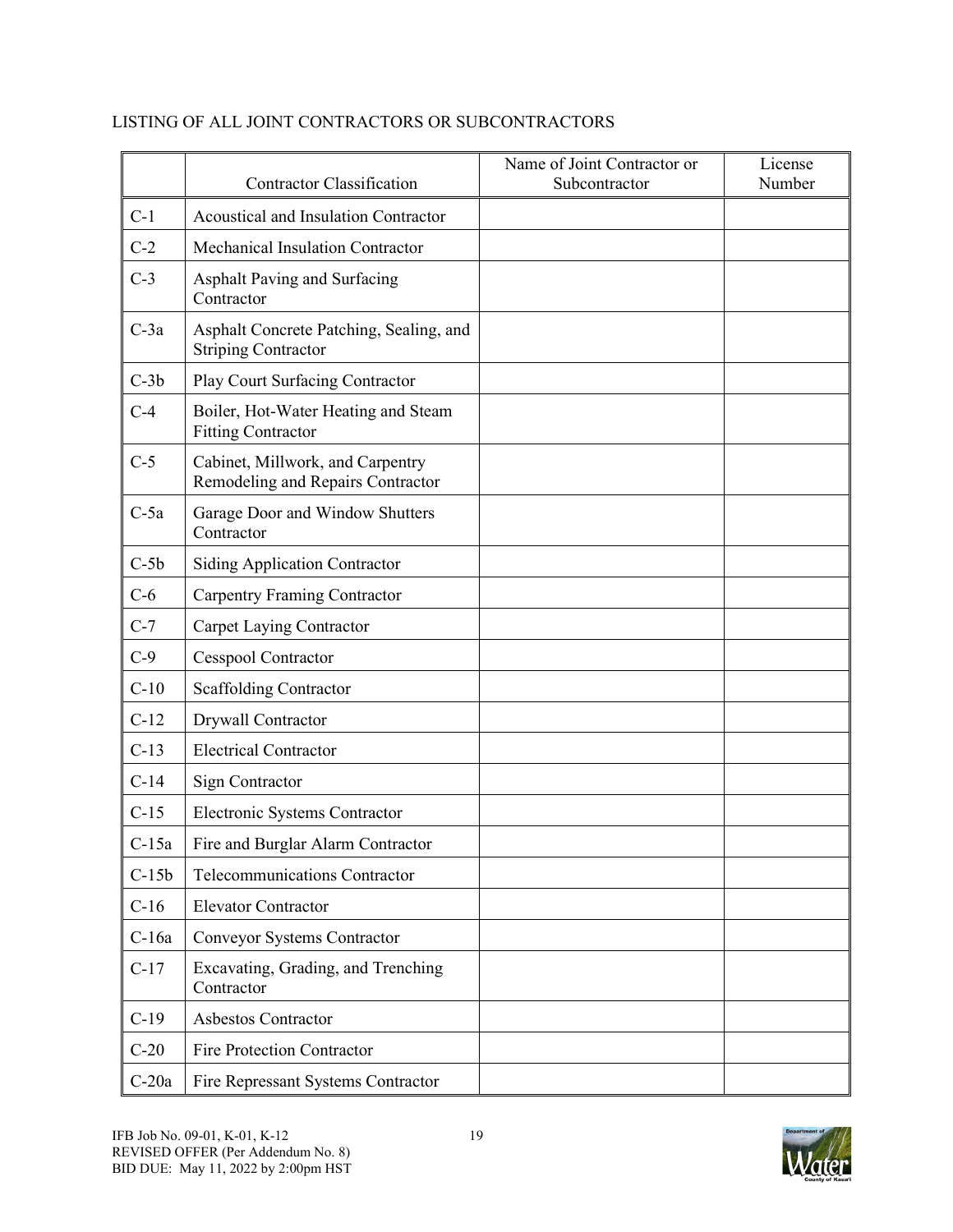|         | <b>Contractor Classification</b>                                                   | Name of Joint Contractor or<br>Subcontractor | License<br>Number |
|---------|------------------------------------------------------------------------------------|----------------------------------------------|-------------------|
| $C-21$  | <b>Flooring Contractor</b>                                                         |                                              |                   |
| $C-22$  | Glazing and Tinting Contractor                                                     |                                              |                   |
| $C-22a$ | <b>Glass Tinting Contractor</b>                                                    |                                              |                   |
| $C-23$  | Gunite Contractor                                                                  |                                              |                   |
| $C-24$  | Building Moving and Wrecking<br>Contractor                                         |                                              |                   |
| $C-25$  | Institutional and Commercial<br><b>Equipment Contractor</b>                        |                                              |                   |
| $C-27$  | Landscaping Contractor                                                             |                                              |                   |
| $C-27a$ | <b>Hydro Mulching Contractor</b>                                                   |                                              |                   |
| $C-27b$ | Tree Trimming and Removal<br>Contractor                                            |                                              |                   |
| $C-31$  | <b>Masonry Contractor</b>                                                          |                                              |                   |
| $C-31a$ | <b>Cement Concrete Contractor</b>                                                  |                                              |                   |
| $C-31b$ | <b>Stone Masonry Contractor</b>                                                    |                                              |                   |
| $C-31c$ | <b>Refractory Contractor</b>                                                       |                                              |                   |
| $C-31d$ | Tuckpointing and Caulking Contractor                                               |                                              |                   |
| $C-31e$ | Concrete Cutting, Drilling, Sawing,<br>Coring, and Pressure Grouting<br>Contractor |                                              |                   |
| $C-32$  | Ornamental, Guardrail, and Fencing<br>Contractor                                   |                                              |                   |
| $C-32a$ | Wood and Vinyl Fencing Contractor                                                  |                                              |                   |
| $C-33$  | Painting and Decorating Contractor                                                 |                                              |                   |
| $C-33a$ | Wall Coverings Contractor                                                          |                                              |                   |
| $C-33b$ | Taping Contractor                                                                  |                                              |                   |
| $C-33c$ | <b>Surface Treatment Contractor</b>                                                |                                              |                   |
| $C-34$  | Soil Stabilization Contractor                                                      |                                              |                   |
| $C-35$  | Pile Driving, Pile and Caisson Drilling,<br>and Foundation Contractor              |                                              |                   |
| $C-36$  | Plastering Contractor                                                              |                                              |                   |
| C-36a   | Lathing Contractor                                                                 |                                              |                   |
| $C-37$  | Plumbing Contractor                                                                |                                              |                   |

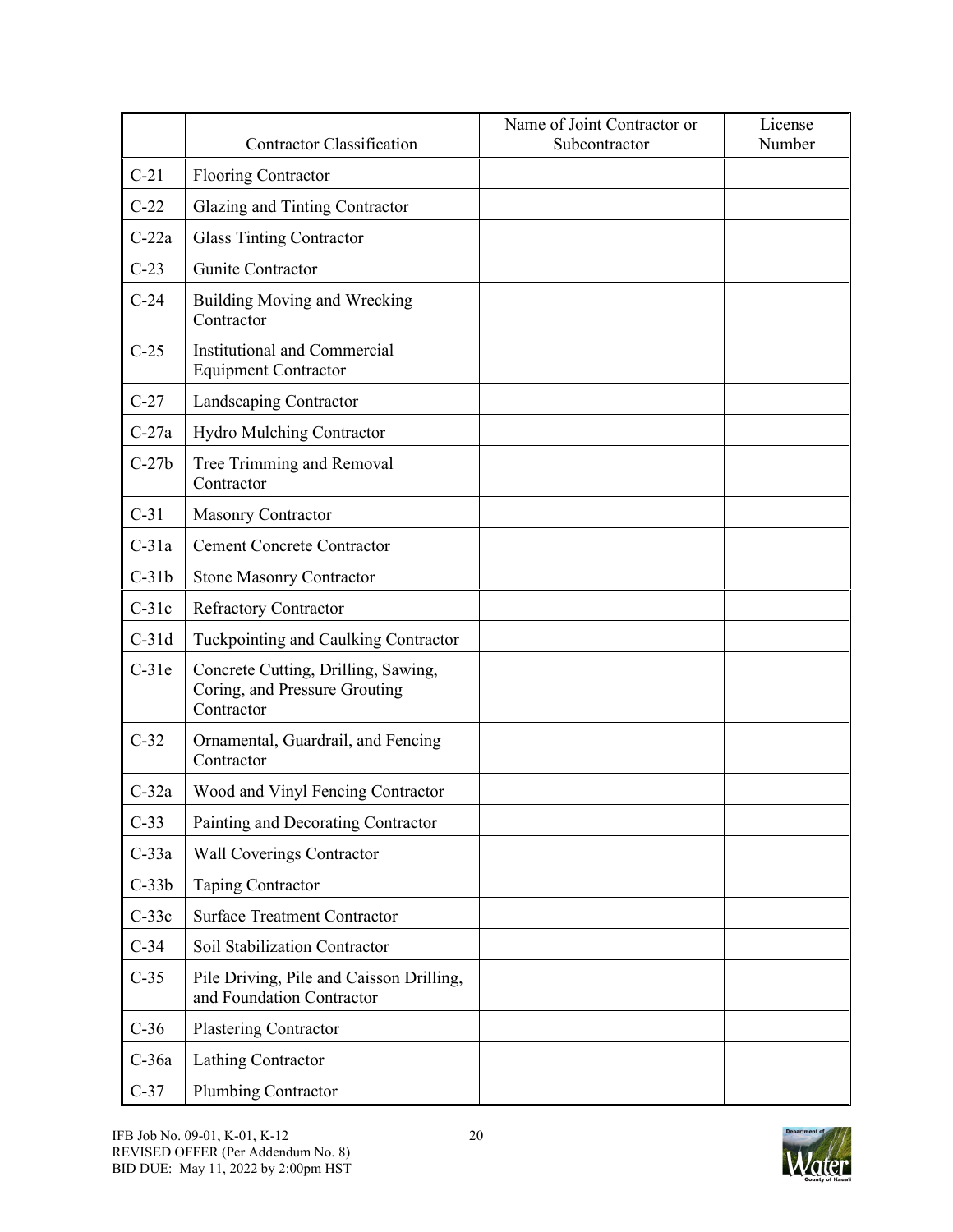|         | <b>Contractor Classification</b>                             | Name of Joint Contractor or<br>Subcontractor | License<br>Number |
|---------|--------------------------------------------------------------|----------------------------------------------|-------------------|
| $C-37a$ | Sewer and Drain Line Contractor                              |                                              |                   |
| $C-37b$ | Irrigation and Lawn Sprinkler Systems<br>Contractor          |                                              |                   |
| $C-37c$ | Vacuum and Air Systems Contractor                            |                                              |                   |
| $C-37d$ | Water Chlorination and Sanitation<br>Contractor              |                                              |                   |
| $C-37e$ | <b>Treatment and Pumping Facilities</b><br>Contractor        |                                              |                   |
| $C-37f$ | <b>Fuel Dispensing Contractor</b>                            |                                              |                   |
| $C-38$  | Post Tensioning Contractor                                   |                                              |                   |
| $C-40$  | <b>Refrigeration Contractor</b>                              |                                              |                   |
| $C-40a$ | Prefabricated Refrigerator Panels<br>Contractor              |                                              |                   |
| $C-41$  | Reinforcing Steel Contractor                                 |                                              |                   |
| $C-42$  | Roofing Contractor                                           |                                              |                   |
| $C-42a$ | Aluminum and Other Metal Shingles<br>Contractor              |                                              |                   |
| $C-42b$ | Wood Shingles and Wood Shakes<br>Contractor                  |                                              |                   |
| $C-42c$ | Concrete and Clay Tile Contractor                            |                                              |                   |
| $C-42e$ | <b>Urethane Foam Contractor</b>                              |                                              |                   |
| $C-42g$ | Roof coatings Contractor                                     |                                              |                   |
| $C-43$  | Sewer, Sewage Disposal, Drain, and<br>Pipe Laying Contractor |                                              |                   |
| $C-43a$ | Reconditioning and Repairing Pipeline<br>Contractor          |                                              |                   |
| $C-44$  | <b>Sheet Metal Contractor</b>                                |                                              |                   |
| $C-44a$ | <b>Gutters Contractor</b>                                    |                                              |                   |
| $C-44b$ | Awnings and Patio Cover Contractor                           |                                              |                   |
| $C-48$  | <b>Structural Steel Contractor</b>                           |                                              |                   |
| $C-48a$ | <b>Steel Door Contractor</b>                                 |                                              |                   |
| $C-49b$ | Hot Tub and Pool Contractor                                  |                                              |                   |
| $C-51$  | Tile Contractor                                              |                                              |                   |

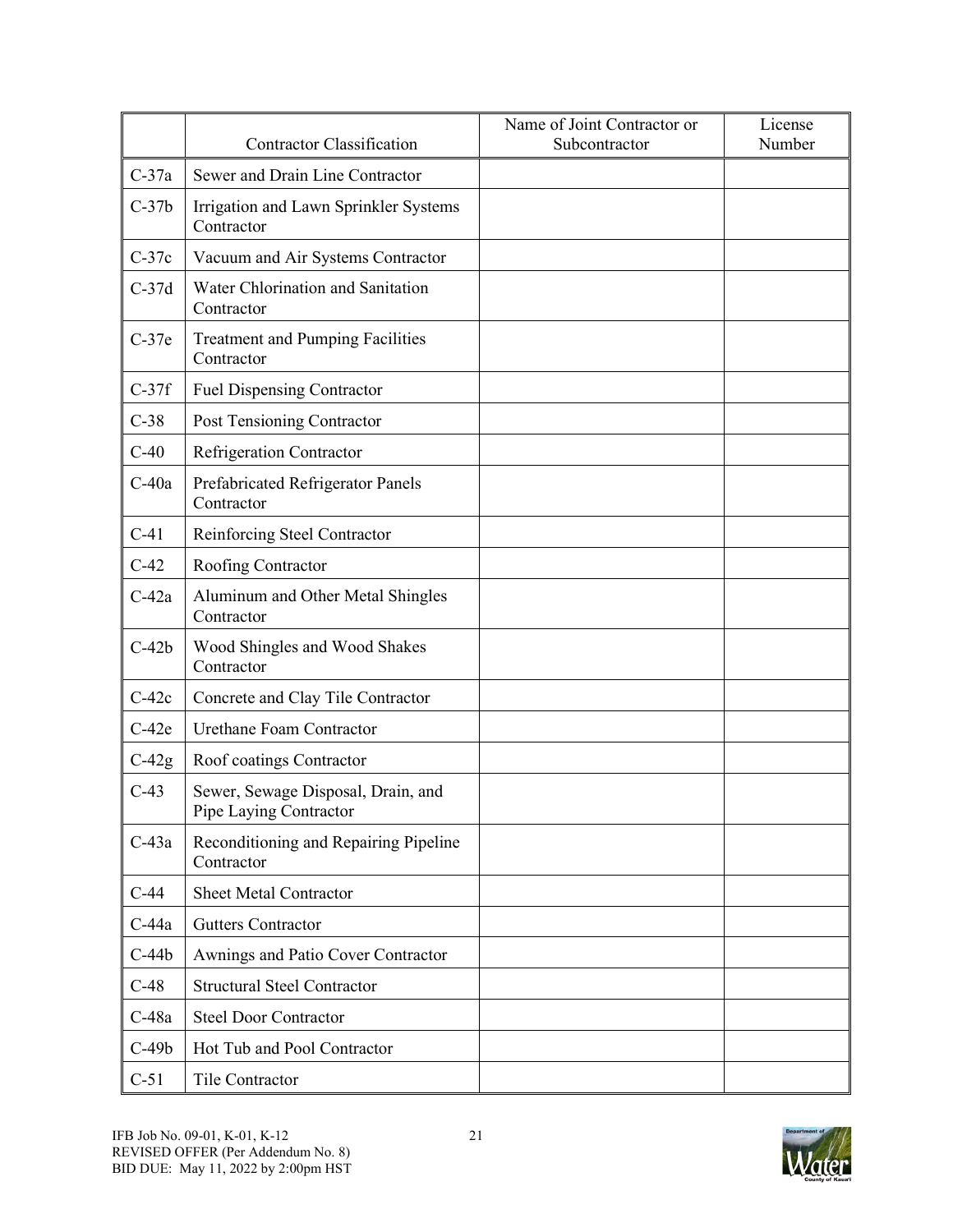|         | <b>Contractor Classification</b>                               | Name of Joint Contractor or<br>Subcontractor | License<br>Number |
|---------|----------------------------------------------------------------|----------------------------------------------|-------------------|
| $C-51a$ | <b>Cultured Marble Contractor</b>                              |                                              |                   |
| $C-51b$ | <b>Terrazzo Contractor</b>                                     |                                              |                   |
| $C-52$  | Ventilating and Air Conditioning<br>Contractor                 |                                              |                   |
| $C-55$  | Waterproofing Contractor                                       |                                              |                   |
| $C-56$  | <b>Welding Contractor</b>                                      |                                              |                   |
| $C-57$  | Well Contractor                                                |                                              |                   |
| $C-57a$ | Pumps Installation Contractor                                  |                                              |                   |
| $C-57b$ | Injection Well Contractor                                      |                                              |                   |
| $C-60$  | Solar Power Systems Contractor                                 |                                              |                   |
| $C-61$  | Solar Energy Systems Contractor                                |                                              |                   |
| $C-61a$ | Solar Hot Water Systems Contractor                             |                                              |                   |
| $C-61b$ | Solar Heating and Cooling Systems<br>Contractor                |                                              |                   |
| $C-62$  | Pole and Line Contractor                                       |                                              |                   |
| $C-62a$ | Pole Contractor                                                |                                              |                   |
| $C-63$  | High Voltage Electrical Contractor                             |                                              |                   |
| $C-68$  | <b>Classified Specialist</b>                                   |                                              |                   |
|         | Licensed Surveyor                                              |                                              |                   |
|         | Licensed Geotechnical Engineer                                 |                                              |                   |
|         | Licensed Structural Engineer                                   |                                              |                   |
|         | Archaeologist                                                  |                                              |                   |
|         | Cultural Monitor                                               |                                              |                   |
|         | Licensed Civil Engineer                                        |                                              |                   |
|         | Supervising Control and Data<br>Acquisition (SCADA) Contractor |                                              |                   |
| $\ast$  |                                                                |                                              |                   |
| $\ast$  |                                                                |                                              |                   |
| $\ast$  |                                                                |                                              |                   |
| $\ast$  |                                                                |                                              |                   |
| $\ast$  |                                                                |                                              |                   |

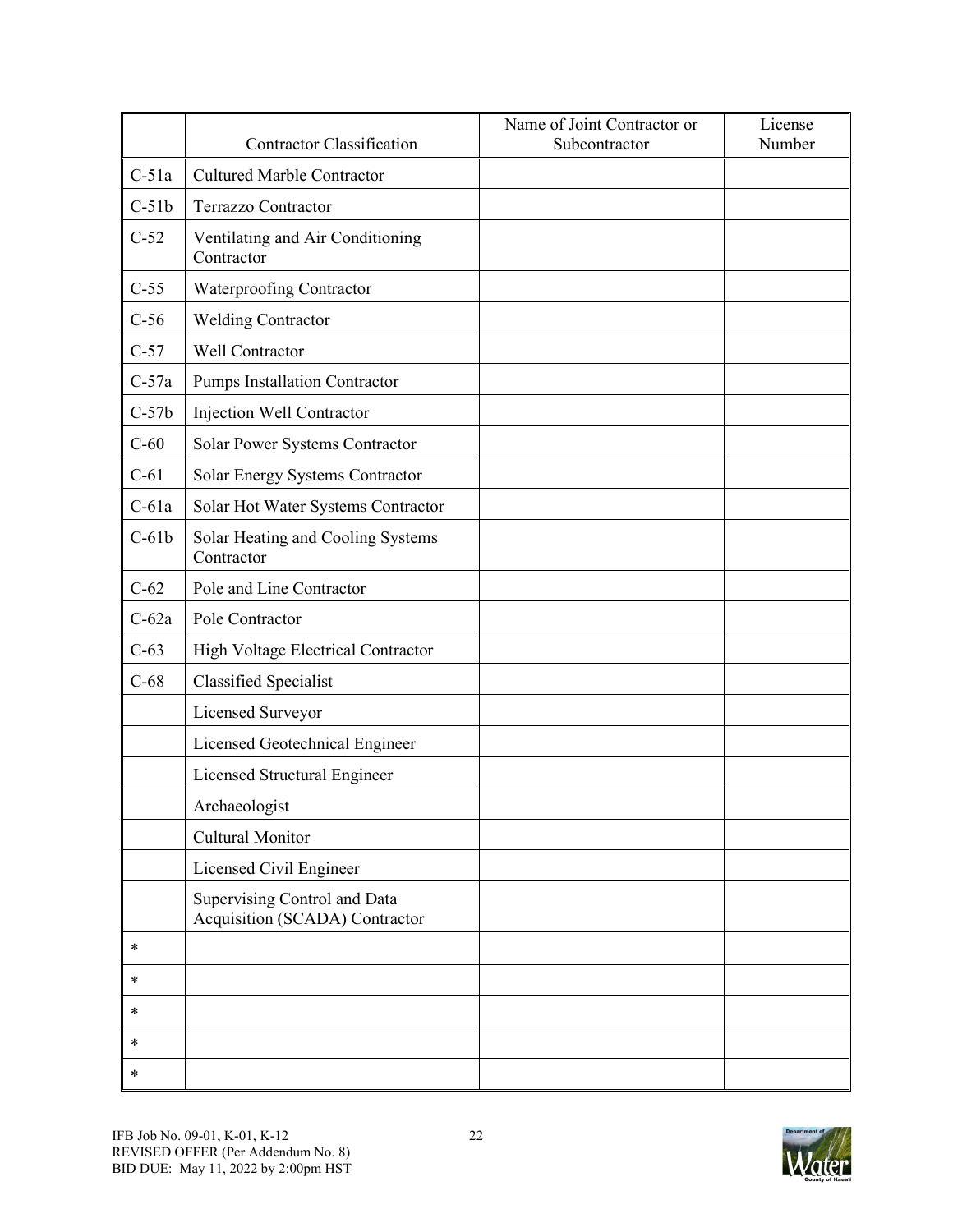| <b>Contractor Classification</b> | Name of Joint Contractor or<br>Subcontractor | L <sub>1</sub> cense<br>Number |
|----------------------------------|----------------------------------------------|--------------------------------|
|                                  |                                              |                                |

\* Contractor to add licenses as required to complete the scope of work. Attach additional sheet as needed. It is understood and agreed that the Department reserves the right to reject any and/or all offers and waive any defects when, in the Department's opinion, such rejection or waiver shall be for the best interest of the Department.

For purpose of evaluating the criterion described in this solicitation, it is understood and agreed that offers will be compared on the basis of the Total Sum Offer which shall be considered to be the total sum of actual or corrected amounts proposed on each item. The offerors signed Offer shall constitute the Offeror's official offer. The Department reserves the right to designate the contract amount based on selected Offeror's Total Sum Offer depending on the funds available for this Project.

It is also understood and agreed that the work called for under this Project must and shall be completed within **Nine Hundred (900)** consecutive calendar days after written notice has been given to the successful Offeror to commence work. It is also understood and agreed that the quantities given herewith are approximate only and are subject to increase or decrease and that the undersigned will perform all quantities of work, as either increase or decrease, in accordance with the provisions of the specifications.

It is also understood and agreed that the estimated quantities shown for items for which a UNIT PRICE is listed in the Offer are only for the purpose of comparing on a uniform basis offers offered for the work under this contract, and the undersigned agrees that the undersigned is satisfied with and will not dispute said estimated quantities as a means of comparing the offers. It is understood and agreed that the Offeror will make no claims for anticipated profit or loss of profit because of a difference between quantities of the various classes of work done or the materials and equipment actually installed and the said estimated quantities. On UNIT PRICE offers, payment will be made only for the actual number of units incorporated into the finished project at the contract UNIT PRICE.

It is also understood and agreed that if the product of the UNIT PRICE offer and the number of units does not equal the total amount stated by the Offeror in the offer for any item, it will be assumed that the error was made in computing the total amount. For purpose of evaluating the criterion described in this solicitation, the stated UNIT PRICE alone will be considered as representing the Offeror's intention and the total amount offered on such item shall be considered to be the amount arrived at by multiplying the UNIT PRICE by the number of units.

It is also understood and agreed that the liquidated damages in the amount of **\$1,000.00** for each and every calendar day in excess thereof prior to completion of the contract beyond the specified and approved completion date, shall be withheld from payments due to the Contractor, pursuant to the Damages for Delay provision contained in this solicitation.

It is also understood and agreed that if this offer is accepted, the successful offeror will contract with the Board and said offeror shall furnish the required bonds to the Board within ten (10) days from the date of receiving from the Board the contract prepared and ready for execution.

It is further understood and agreed that the successful offeror will provide all necessary materials, labor, tools, equipment, and other incidental necessary to do all the work and furnish all the materials specified in the contract in the manner and time herein prescribed and according to the requirements of the Department as therein set forth.

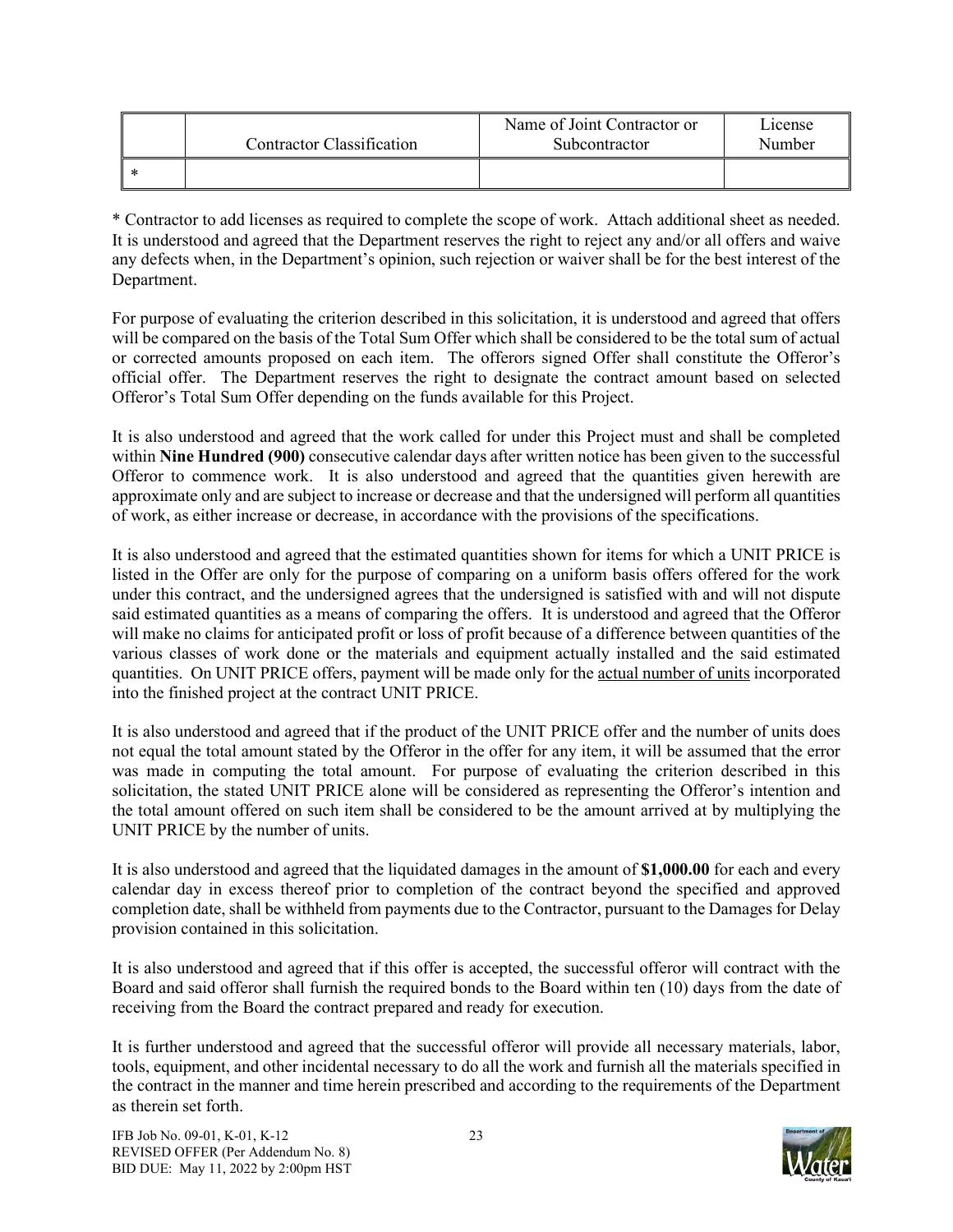The undersigned further understands and agrees that by submitting this Offer, 1) the Offeror is declaring that the Offer is not in violation of Chapter 84, Hawai'i Revised Statutes, and 2) Offeror is certifying that the price(s) submitted was (were) independently arrived at without collusion.

It is also understood and agreed that if this Offer is accepted and the undersigned shall fail to or neglect to contract as aforesaid, the Board may determine that the offeror has abandoned the contract and thereupon forfeiture of the security accompanying the Offer shall operate and the same shall become the property of the Board.

| Enclosed herewith is a Bidder's Bond (Bid Security) | for the sum |
|-----------------------------------------------------|-------------|
| <b>Surety Bond</b>                                  |             |
| Legal Tender                                        |             |
| Certificate of Deposit                              |             |
| Share Certificate                                   |             |
| Cashier's Check                                     |             |
| Treasurer's Check                                   |             |
| Teller's Check                                      |             |
| Certified Check                                     |             |
|                                                     |             |

of \_\_\_\_\_\_\_\_\_\_\_\_\_\_\_\_\_\_\_\_\_\_\_\_\_\_\_\_\_\_\_\_\_\_\_\_\_\_\_\_\_\_\_\_\_\_\_\_\_\_\_\_\_\_\_\_\_\_\_\_\_\_\_\_\_\_\_\_\_\_\_\_DOLLARS (\$ \_\_\_\_\_\_\_\_\_\_\_\_\_\_\_\_\_\_\_\_\_\_\_) payable to the Department of Water, being not less than the sum required under Sub-Section 2.9 "Bid Security" of the "General Provisions for Construction Contracts of the Department of Water", dated April 25, 2016.

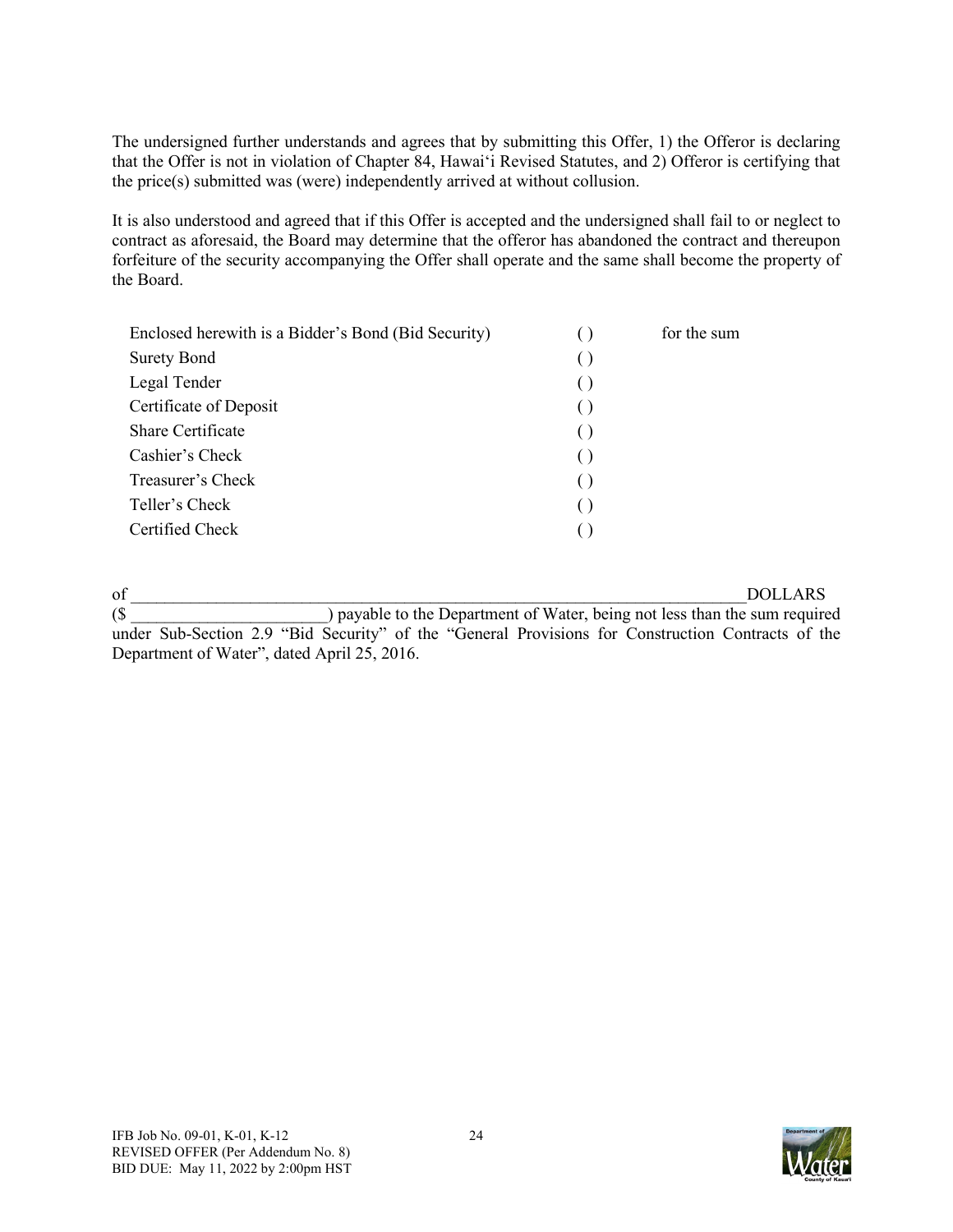Evidence of the undersigned Offeror having the authority to submit this Offer and to enter a contract is herewith furnished.

Respectfully submitted,

Name of Offeror

Authorized Signature

Print/Type Name & Title of above

| Address, Zip Code                                                                                                          |                                                                                                                      |
|----------------------------------------------------------------------------------------------------------------------------|----------------------------------------------------------------------------------------------------------------------|
| Telephone                                                                                                                  |                                                                                                                      |
| Contractor's License No.                                                                                                   |                                                                                                                      |
| State of Hawai'i General Excise Tax License No.                                                                            |                                                                                                                      |
| Federal Employer Identification No.                                                                                        |                                                                                                                      |
| Type of Organization: (Please designate)                                                                                   | Sole Proprietorship $\Box$ Partnership<br>$\Box$ Corporation $\Box$ Joint Venture<br>Other ( <i>please specify</i> ) |
| $\Box$ Hawai'i<br>State of Incorporation:                                                                                  | $\Box$ Other ( <i>please specify</i> )                                                                               |
|                                                                                                                            |                                                                                                                      |
| Address<br>the contract of the contract of the contract of the contract of the contract of the contract of the contract of |                                                                                                                      |

Authorized to do Business in the State of Hawaiʻi?  $\Box$  Yes or  $\Box$  No